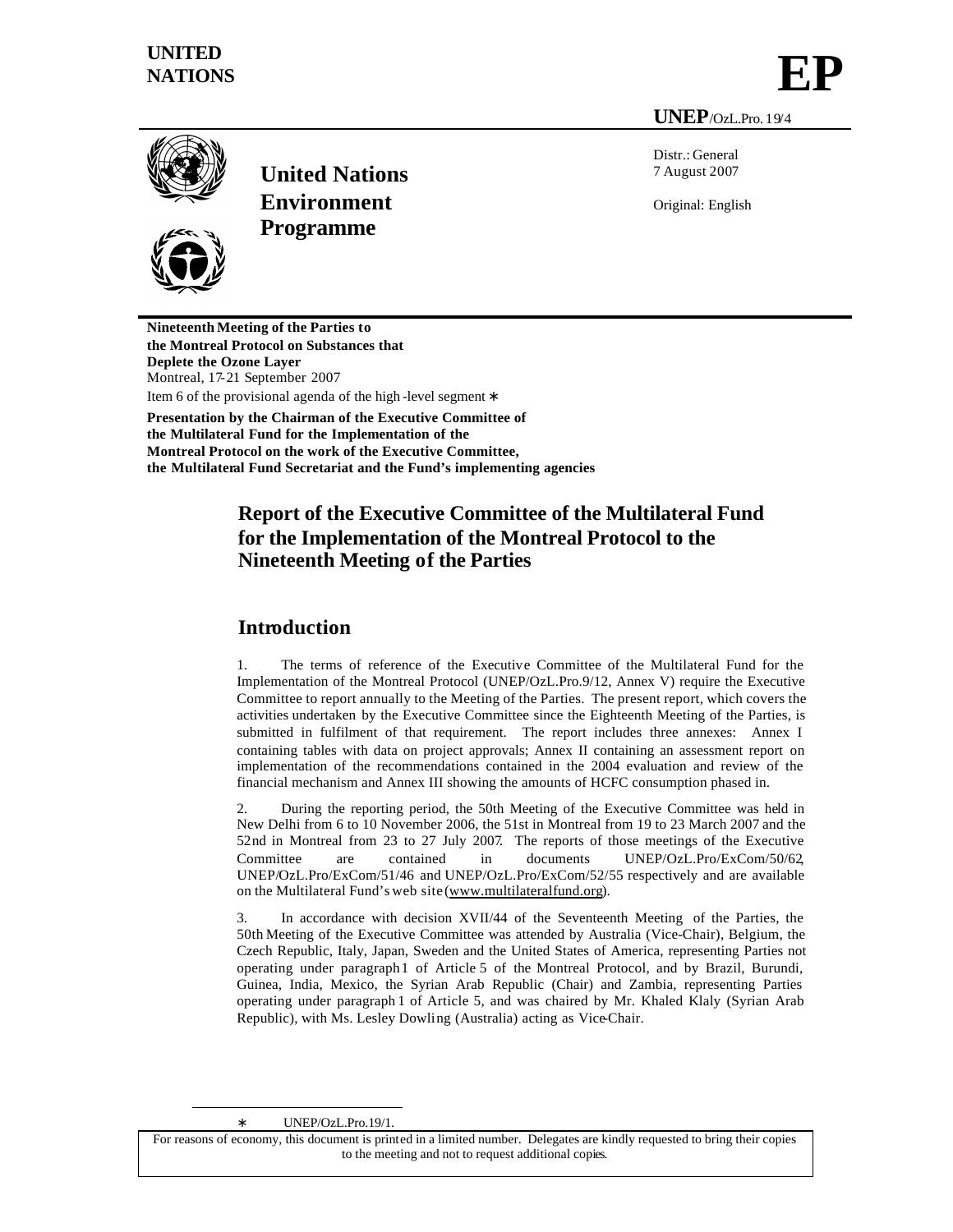4. In accordance with decision XVIII/2 of the Eighteenth Meeting of the Parties, the 51st and 52nd Meetings of the Executive Committee were attended by Belgium, Canada (Chair), the Czech Republic, Italy, Japan, Sweden and the United States of America, representing Parties not operating under paragraph 1 of Article 5 of the Montreal Protocol, and by China, Guinea (Vice-Chair), Jordan, Mexico, Saint Lucia, Sudan and Uruguay, representing Parties operating under paragraph 1 of Article 5, and were chaired by Mr. Philippe Chemouny (Canada), with Mr. Elhadj Mamadou Nimaga (Guinea) acting as Vice-Chair. Ms. Maria Nolan, Chief Officer, acted as Secretary for all the Meetings.

## **A. Procedural matters**

## **1. Contact group to discuss a study on the treatment of ODS**

5. The 50th Meeting established a contact group, with the representative of Australia as facilitator, to discuss the draft terms of reference for a study pursuant to decision 49/36 and in light of XVIII/9 of the Eighteenth Meeting of the Parties regarding collection, recovery, recycling, reclamation, transportation and destruction of unwanted ozone-depleting substances. Progress on the issue of the treatment of unwanted ODS is discussed in paragraphs 79 and 80 of this report.

## **2. Contact group on funding for the phase-out of CFC consumption for MDI manufacturing and the need for transition strategies**

6. At its 51st Meeting, the Executive Committee set up a contact group, with the representative of Mexico as facilitator, to discuss funding for the phase-out of CFC consumption for MDI manufacturing and the need for transition strategies in the context of options for addressing the situation of countries referred to in decision XVII/14 of the Seventeenth Meeting of the Parties. The results of the contact group's deliberations appear in paragraph 82 below.

## **3. Stockholm Group**

7. The 50th Meeting heard a report on the informal discussions of the Stockholm Group to Strengthen the Montreal Protocol. The Group acted as an informal forum in which experts and other interested p arties could freely express their individual opinions on ozone-related issues. At its meeting held in July 2006 the Group had expressed particular concern at the perverse incentives that might lead to an increase in production of HCFC -22 in developing countries and had stressed the importance of continuing to develop the scientific and technical basis for policy decisions.

8. An update on the third Meeting of the Stockholm Group was provided at the 51st Meeting. The Group had recommended that a timely proposal for an amendment to the current HCFC control measure be considered at the Nineteenth Meeting of the Parties in September 2007. An agreement in 2007 on that control measure would allow the Parties to request an evaluation of the costs associated with the commitments of Article 5 Parties as part of the study for the replenishment of the Multilateral Fund for 2009-2011.

9. An informal meeting of the Stockholm Group was held in the margins of the 52nd Meeting.

## **4. Contact group on the proposal for accelerated phase-out of CFC production in Argentina**

10. The 52nd Meeting established an informal contact group composed of four countries operating under Article 5 of the Protocol, namely, China, Guinea, Mexico and Uruguay, and four countries not operating under Article 5, namely, Canada, Italy, Sweden and the United States of America, with a representative of the Ozone Secretariat as an observer, to discuss the proposal by the World Bank for the accelerated phase-out of CFC production in Argentina. The res ults of the contact group's deliberations appear in paragraph 46 below.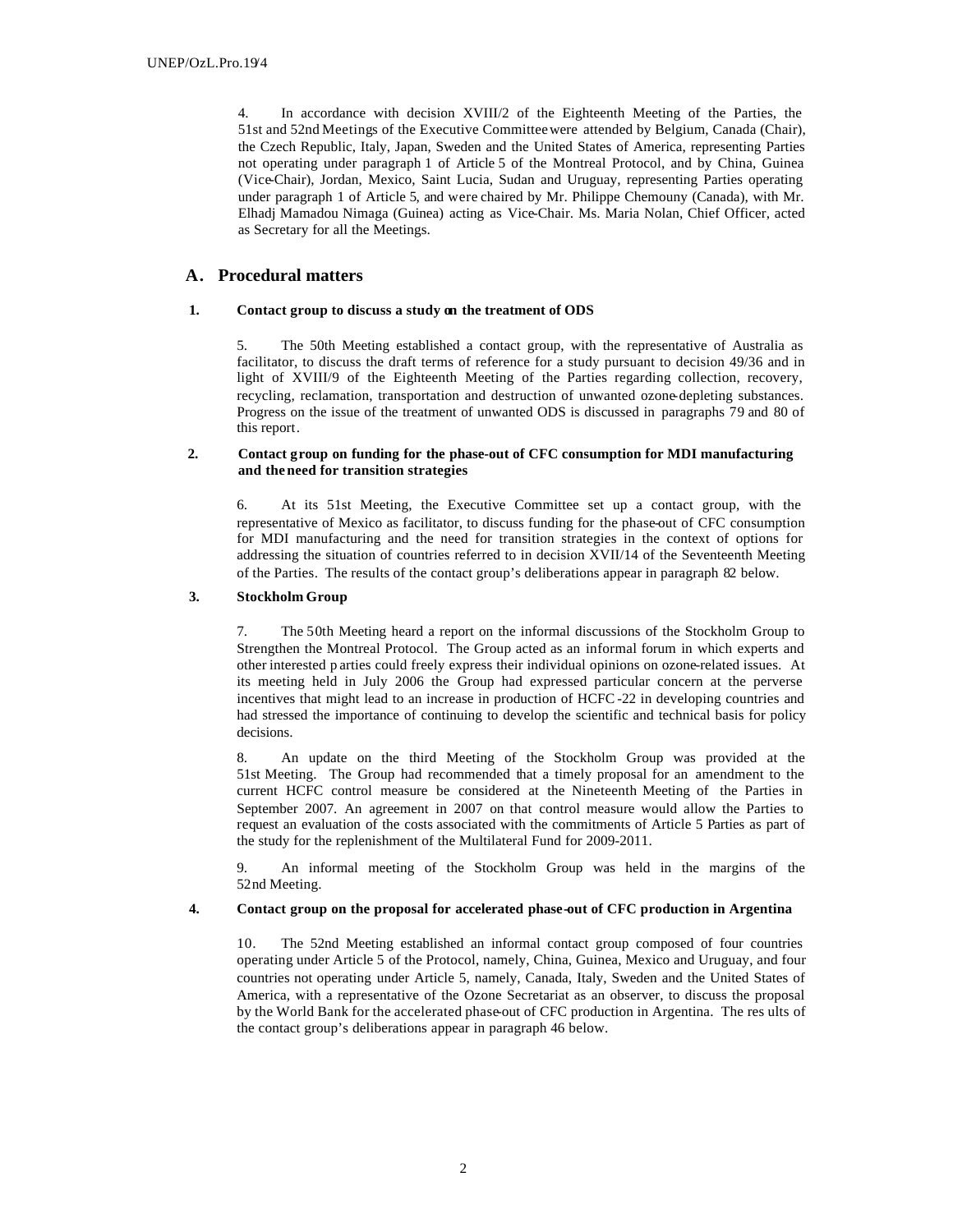## **B . Financial matters**

#### **5. Status of contributions and disbursements**

11. As at July 2007, the total income to the Multilateral Fund, including cash payments, promissory notes held, bilateral contributions, interest earned and miscellaneous income, amounted to US\$2, 283,979,096, and total allocations, including provisions, amounted to US \$2,201,140,465. The balance available at July 2007 therefore amounted to US \$82,838,630.

12. The yearly distribution of contributions against pledges is as follows:

**YEARLY DISTRIBUTION OF CONTRIBUTIONS AGA INST PLEDGES**

| Year      | Pledged<br>contributions US \$ | Total payments US \$ | Arrears/outstanding<br>pledges US \$ |
|-----------|--------------------------------|----------------------|--------------------------------------|
| 1991-1993 | 234,929,241                    | 210,359,139          | 24,570,102                           |
| 19941996  | 424,841,347                    | 393,465,069          | 31,376,278                           |
| 1997-1999 | 472,567,009                    | 434,088,535          | 38,478,474                           |
| 2000-2002 | 440,000,001                    | 429,113,771          | 10,886,230                           |
| 2003-2005 | 474,000,001                    | 460, 465, 870        | 13,534,130                           |
| 2006      | 133,466,667                    | 101,308,268          | 32,158,399                           |
| $2007*$   | 133,466,667                    | 64,795,906           | 68,670,761                           |
| Total:    | 2,313,270,933                  | 2,093,596,558        | 219,674,374**                        |

\*Note: As of July 2007. \*\* This figure does not include any disputed contributions.

#### **6. Interest collected during the 2006-2008 triennium**

13. As at July 2007, the total level of interest recorded in the Treasurer's accounts amounted to US \$16,971,770 for the 2006 -2008 triennium.

## **7. Bilateral contributions**

14. During the period under review, the Executive Committee approved requests by Australia, Canada, France, Germany, Italy and Switzerland to credit bilateral assistance amounting to a total of US\$5,370,183. This brings the total for bilateral cooperation, since the inception of the Multilateral Fund Secretariat, to US \$119,474,027 (excluding cancelled and transferred projects) representing approximately 5 per cent of funds approved. The range of bilateral projects approved included, *inter alia*, CFC and ODS phase-out plans, technology transfer for the phase-out of methyl bromide, national CFC consumption phase-out plans focusing on the refrigeration sector, terminal phase-out managements plans (TPMPs) for AnnexA (Group I) substances, sector phase-out plans for CTC consumption and production, an umbrella project for terminal phase-out of ODS in the solvent sector, support for a national ozone unit and for the Latin American Customs Enforcement Network.

15. The 50th Meeting, pursuant to decision 49/19(a), decided to inform the Parties that the bilateral requests of Germany and Switzerland exceeded the 20 per cent allocation of contributions for bilateral agencies for 2006 (decision 50/16). Subsequently, the 51st Meeting decided to inform the Parties of the level of bilateral contribution assigned to Germany's contribution for 2008 (decision 51/20) as the activities proposed in Germany's 2007 and 2008 business plans exceeded its bilateral contribution. It noted that, in order to accommodate Germany's activities in 2007 and 2008 within the 20 per cent allocation for the 2006-2008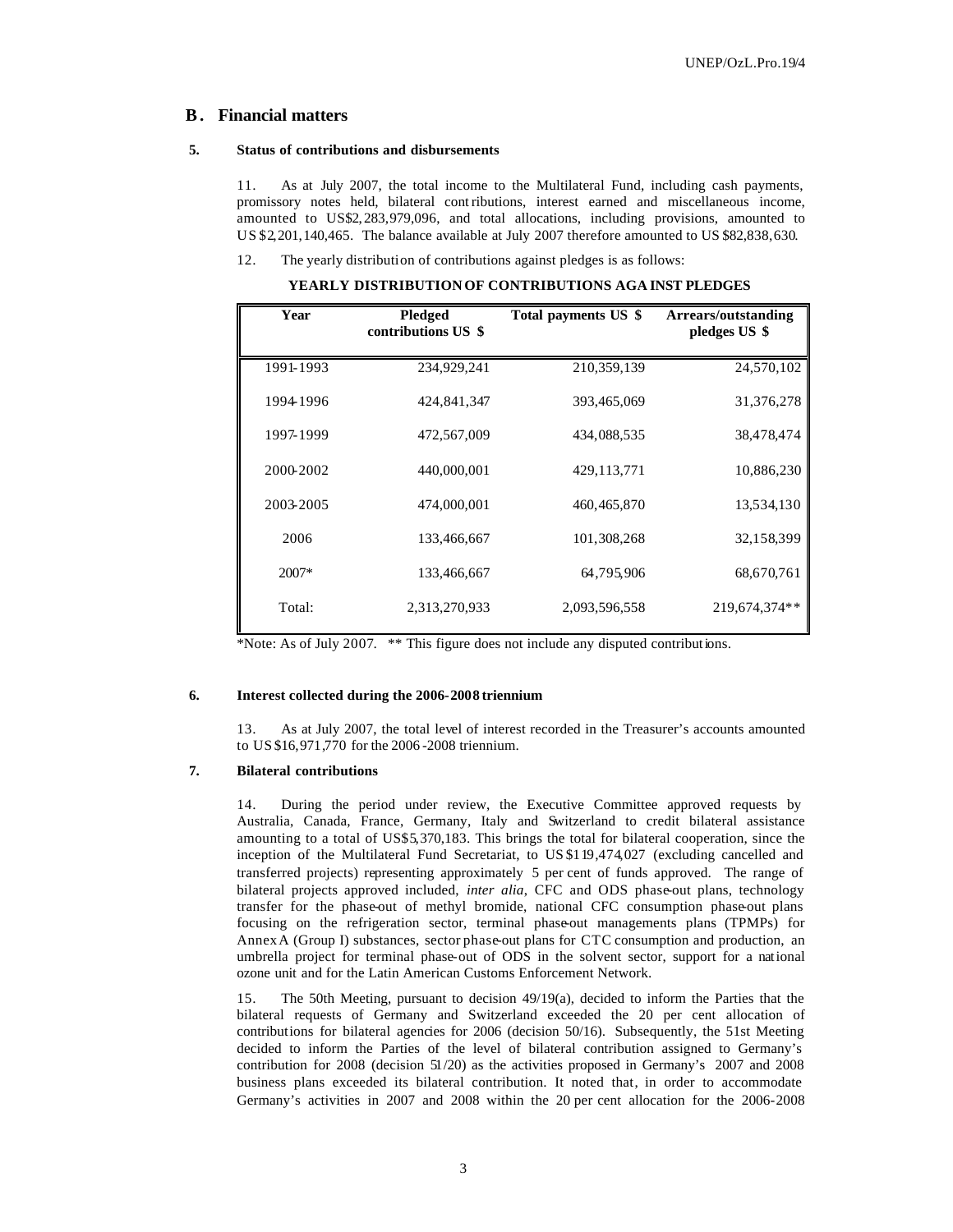triennium, India had agreed that part of the 2008 tranche for India's national phase-out plan be funded in 2009 (decision 51/6).

## **8. Issues pertaining to contributions**

#### *Contributions in arrears*

16. As at July 2007, the accumulated arrears for 1991-2007 stood at US\$219,674 ,374. Of this amount, US \$110,089,984 is associated with countries with economies in transition (CEITs), and US \$109,584,390 with non-CEIT countries. Outstanding contributions for 2007 amounted to US \$68,670,760.

#### *Timely payment by donor countries*

17. At both the 50th and 51st Meetings, Members of the Executive Committee expressed concern at the late payment of pledges. The 51st Meeting, in particular, noted the lack of liquidity and of adequate resources to allow projects to be approved, especially as the 2010 deadline was fast approaching (decisions 50/1 and 51/2). The 52nd Meeting, noting that the 2007 pledges received by July 2007 represented the highest percentage ever recorded by the Executive Committee at its second meeting of the year, thanked those Parties that had already made their contributions for 2007. Parties unable to make their contributions in full by 1 June of each year were asked to notify the Treasurer as to when during the calendar or fiscal year their payment wou ld be made; contributing Parties were asked to strive to make their contributions no later than 1 November of that year (decision 52/1).

#### *Promissory notes*

18. In addressing the Treasurer's concern over the low level of cash in the Fund and the implementing agencies' reluctance to accept promissory notes that were not encashable on demand , the 50th Meeting urged those countries still holding promissory notes to take the necessary action to accelerate their encashment and the 51st Meeting requested Parties continuing to use promissory notes to do their utmost to meet the Treasurer's request for their accelerated encashment in order to mitigate cash flow problems. Furthermore, in the context of the 2009-2011 replenishment, the 51st Meeting encouraged Parties to make their contributions in the form of cash in order not to delay project implementation by implementing agencies (decisions 50/1 and 51/3).

#### *Contribution by the Government of India*

19. The Government of India agreed to contribute US \$130,000 to cover the costs of hosting the Fiftieth Meeting of the Executive Committee in New Delhi, India, as opposed to holding it in Montreal.

#### **9. Accounts of the Multilateral Fund**

#### *Final 2005 accounts*

20. The 50th Meeting considered the final accounts for 2005 and, in view of the auditor's observation on US \$82 million of receivable contributions that had been outstanding for more than five years, decided to draw the attention of the Meeting of the Parties to the need for all outstanding contributions to be paid (decision 50/43).

#### *Reconciliation of the 2005 accounts*

21. The 50th Meeting reviewed the reconciliation of the 2005 accounts and requested the submission of additional information to the 51st Meeting. It noted that the implementing agencies were unable to commit to project expenditures against promissory notes without assurance that the promissory notes were encashable upon demand. Accordingly, it requested the Treasurer to review the Executive Committee's policy on promissory notes in recognition of financial requirements to reflect the emerging business circumstances of the Multilateral Fund. The Treasurer was also requested to provide a schedule for the encashment of promissory notes as additional information on the status of contributions and disbursements (decision 50/44). Subsequently the ledger of promissory notes was provided to the  $51<sup>st</sup>$  and  $52<sup>nd</sup>$  Executive Committee meetings as part of the document on the status of the Fund.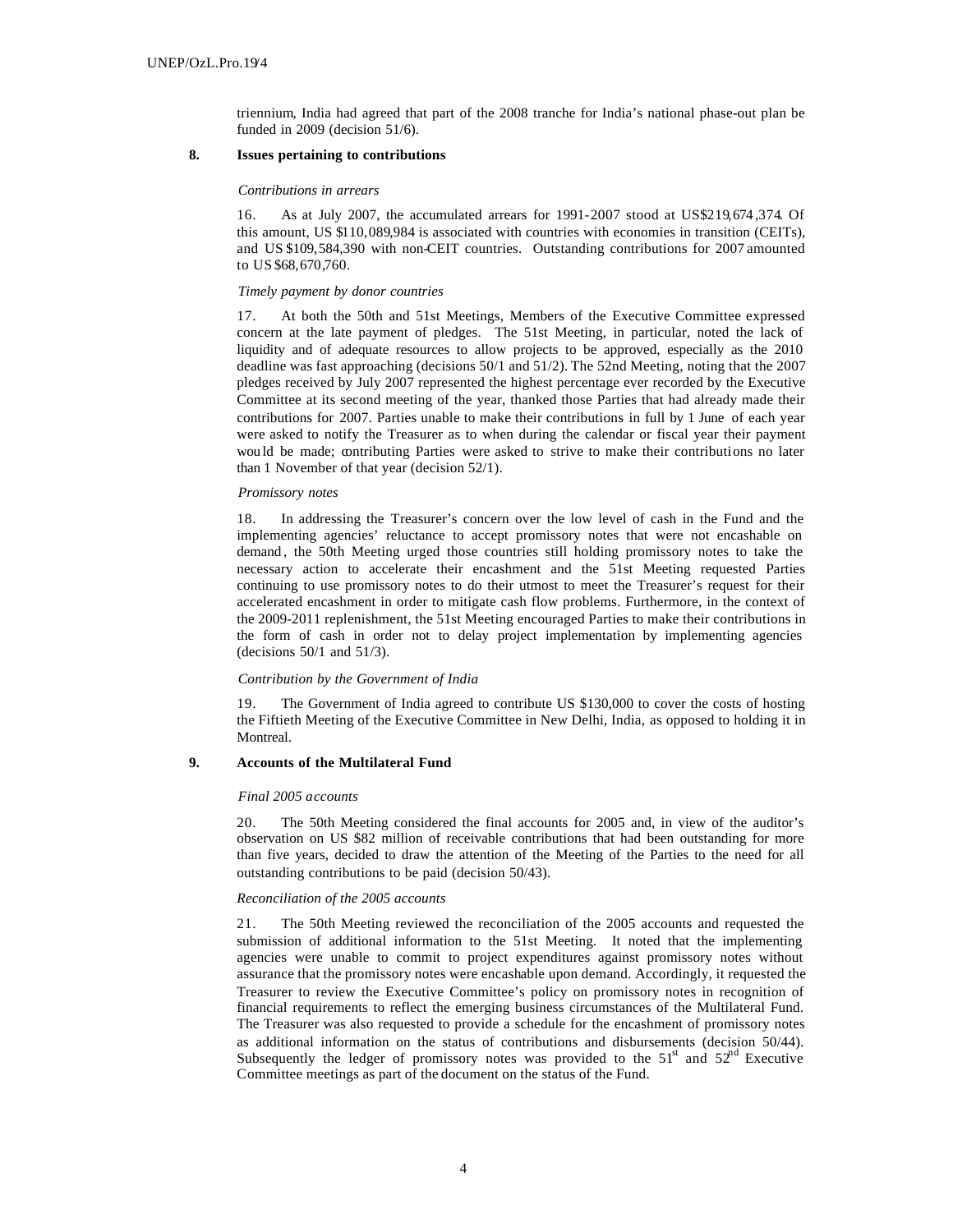#### *Provisional 2006 accounts*

22. The 52nd Meeting considered the provisional accounts for 2006 and after receiving clarification regarding some items agreed that the final 2006 accounts should be submitted to the Executive Committee's 53rd Meeting (decision 5 2/45).

## *2007, 2008 and 2009 budget of the Fund Secretariat*

23. The 50th Meeting approved the revised budget of the Fund Secretariat for 2007, adjusted to introduce the Secretariat's operational costs and maintain them at the same levels as in previous years. The 50th Meeting also approved the 2009 salary component of the budget, reflecting staff costs for 2009, so as to enable extension of staff contracts based on the 2008 staff salary component approved at the 48th Meeting, taking into account the standard 5 per cent inflation rate against the 2008 level. The Executive Committee also approved funding of US \$300,000 for the cost of the study on destruction of unwanted ODS mentioned in paragraphs 5, 79 and 80 (decision 50/45) and a total of U S \$210,000, exclusive of travel costs to cover the comprehensive independent assessment of the administrative costs required for the 2009-2011 triennium (decisions 51/38 and 52/42) (see paragraph 26).

## **10. Treasury Services**

24. The Executive Committee approved the US \$5 00,000 annual allocation to UNEP for the provision of treasury services and to upgrade the post of the Administrative and Fund Management Officer to a grade P-5 to secure backstopping treasury functions in the Secretariat at no extra cost to the Multilateral Fund (decisions 50/45 and 51/39).

### **11. 2007 core unit costs for UNDP, UNIDO and the World Bank**

25. The 50th Meeting considered a review of the 2005 actual costs and the 2006 estimated costs and the 2007 proposed costs with the purpose of agreeing on the core unit costs for 2007. It approved US\$1.751 million for core unit funding for 2007 each for UNDP and UNIDO and US \$1.58 million for the World Bank (decision 50/27).

#### **12. Comprehensive independent assessment of the administrative costs required for the 2009-2011 triennium**

26. The Executive Committee authorized the Secretariat to undertake a comprehensive independent assessment of the administrative costs required for the 2009-2011 triennium and to report its conclusions to the first Meeting of the Executive Committee in 2008. The 51st Meeting adopted the terms of reference for the aforementioned assessment, which required the consultant or consulting firm to consider, *inter alia*, the agencies' current administrative costs with a view to proposing any changes to the existing regimes if needed (decisions 50/27 and 51/38). The 52nd Meeting was informed that the analytical study budget for the comprehensive independent assessment exceeded the amount determined at the 51st Meeting by US \$60,000 and that a further US \$35,000 were required for related travel costs. After hearing explanations from the Secretariat, it approved the amounts requested (decision 52/42) (see paragraph 23).

### **13. Compliance Assistance Programme (CAP) budget**

27. The 50th Meeting approved the CAP budget for 2007 contained in UNEP's 2007 work programme, at an amount of US \$8,003,000 plus agency support costs of 8 per cent, amounting to US \$640,240. The approval was subject to a certain number of conditions (decision 50/26). The 52nd Meeting approved the addition of US \$200,000 for one year only to the budget of the Compliance Assistance Programme (CAP), approved at the 50th Meeting of the Executive Committee, for regional workshops on metered-dose inhalers (MDIs) in Article 5 countries as part of networking activities (decision 52/29).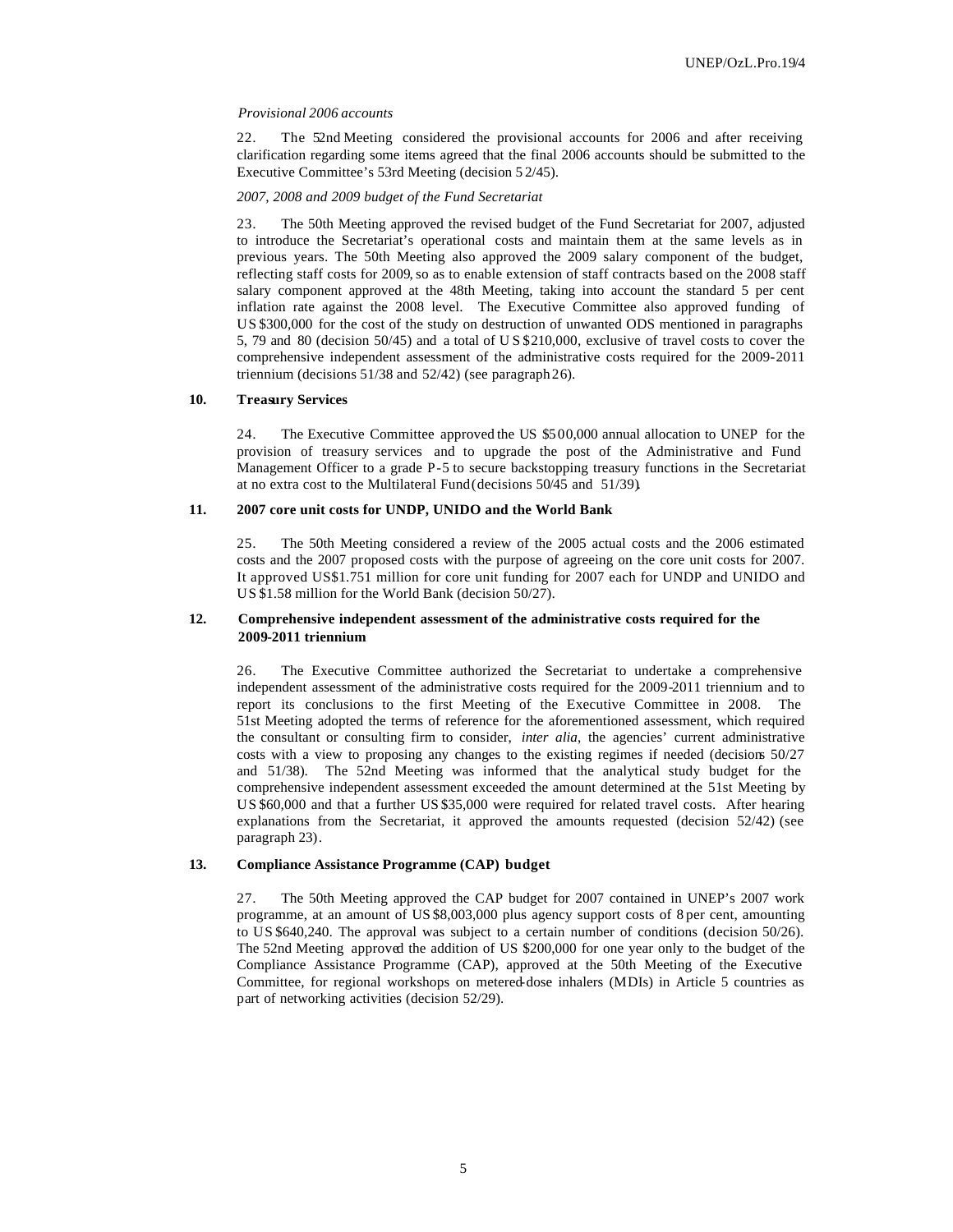## **C. Business planning and resource management**

## **14. 2006 business plans**

28. The 50th Meeting noted with concern that certain projects required for compliance, and contained in implementing agencies' 2006 business plans, had not been submitted to the Meeting. After listening to the explanations given by the implementing agencies, the Executive Committee requested the agencies to give the highest priority to submission of projects required for compliance and included in annual business plans. Bilateral and implementing agencies were also requested to submit reasons why such projects had not been submitted for inclusion in the documentation for Executive Committee Meetings (decision 50/3).

## **15. Evaluation of the 2006 business plans**

29. The 52nd Meeting noted that in 2006 the agencies had achieved at least 75 per cent of their targets whereas the figure was 82 per cent for 2005. The Committee was also informed of the findings of the qualitative assessment of the implementing agencies' performance by national ozone units, which showed that, overall, 85 to 91 per cent considered performance to be highly satisfactory or satisfactory. As only 12 countries had replied to the assessment questionnaire, the Executive Committee requested the UNEP CAP to include, as an agenda item at its network meetings taking place before May 2008, assistance in the completion of the qualitative performance questionnaire (decision 52/14).

## **16. 2007 business plans**

30. The 52nd Meeting indicated its concern at the large number of projects required for compliance that had not been put forward for approval at the time of the Meeting and requested bilateral and implementing agencies to submit those activities required for compliance in their 2007 business plans to the 53rd Meeting (decision 52/3). It also noted that the value of forward commitments approved at the 52nd Meeting was below the value in the Multilateral Fund's 2007-2009 business plan by US \$259,899.

31. The Meeting requested the Secret ariat, using the compliance-oriented model, to list separately those activities required for compliance and those not required for compliance in their reviews and recommendations submitted to meetings (decision 52/3).

## **17. 2007-2009 business plan of the Multilateral Fund**

32. The 2007-2009 consolidated business plan of the Multilateral Fund, encompassing the bilateral and multilateral agencies' 2007-2009 business plans, was considered at the 51st Meeting. This Meeting also endorsed the individual 2007-2009 business plans for the implementing agencies together with the relevant performance indicators, making a number of comments and recommendations.

33. A paper on priorities for the 2006-2008 triennium outlining the needs beyond those identified by the model rolling three-year phase-out plan was considered by the 50th Meeting, which requested the Secretariat to prepare an interim report to be considered at the 51st Meeting. Accordingly, the 51st Meeting, after an in-depth discussion, agreed to regard the following areas as priorities when allocating the US \$61million in unallocated funds to activities not required for compliance, according to the compliance-oriented model rolling three-year phase-out plan for 2007-2009:

- Additional funding initiatives outside the budget, namely:
	- Additional activities/studies currently outside the budget, on a case-by-case basis;
	- CFC solvents;
	- Activities in countries that were currently not Parties, on the understanding that funds would not be disbursed until the country had become a Part y;
	- TPMP preparation and a TPMP for Armenia;
	- Institutional strengthening, on a case by-case basis;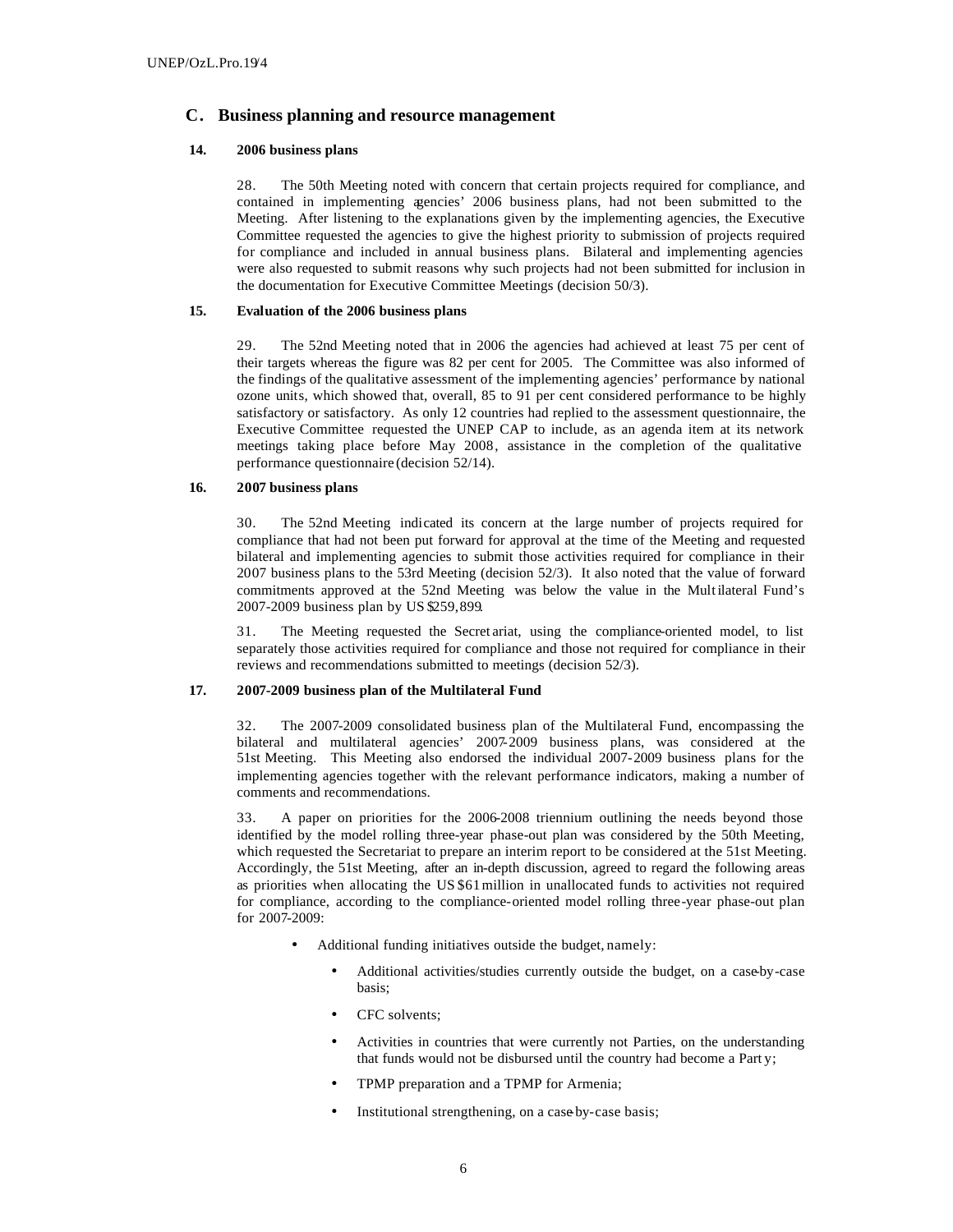- Methyl bromide (MB) consumption in Parties that had not ratified the Copenhagen Amendment, on the understanding that funds would not be disbursed until ratification had occurred, not even for project preparation;
- Acceleration of CFC production phase-out;-
- It was also agreed to consider the following areas as priorities, on a case-by-case basis:
	- Combating illegal trade;
	- Halon not required by the model rolling three-year phase-out plan;
	- Accelerated MB phase-out;
	- MB non-investment projects;
	- Metered -dose inhaler (MDI) activities, in accordance with decision 51/34.
- 34. The final report on priorities was presented to the 52nd Meeting.

35. At the 51st Meeting the Executive Committee further agreed to remove HCFC activities and ODS disposal from the 2007-2009 business plans for the time being on the understanding that the issues would be considered at the first meeting of the Executive Committee in 2008. It urged bilateral and implementing agencies to increase their efforts to implement approved projects to facilitate achieving the 2007 reduction in controlled substances, noting that 35,945 ODP tonnes were scheduled to be phased out in 2007 from approved projects (decision 51/5).

36. The 51st Meeting was apprised of a study on HCFC production and consumption in China, which stated that in 2005 China had become the world's largest HCFC producer and consumer. The Meeting expressed concern at the exponential growth in HCFC production and consumption. An information document was also presented to the 51st Meeting containing the results of nine HCFC surveys implemented by UNDP in selected Article 5 countries. It identified the main challenge related to the current pattern of unconstrained growth and noted that action was clearly needed to slow this down before the 2016 freeze target.

37. The 52nd Meeting was informed that the last three HCFC surveys conducted by UNDP had been completed. Broadly, the surveys had concluded that the refrigeration and air conditioning sectors were the predominant consumers of HCFCs, followed by the foam sector, that the dominant substances were HCFC-22, followed by HCFC-141b, and that comprehensive country strategies and action plans for HCFCs were needed. In the context of the final report on priorities the Secretariat was requested to prepare a document for discussion at the 53rd Meeting of the Executive Committee on options for assessing and defining eligible incremental costs for HCFC consumption and production phase out activities (decision 52/4).

#### **18. Model rolling three-year phase-out plan: 2007-2009**

38. The 50th Meeting adopted the 2007-2009 model rolling three-year phase-out plan as a flexible guide for resource planning for the corresponding triennium and urged Article 5 countries, with approved projects not yet implemented, as well as the cooperating bilateral and implementing agencies, to accelerate the pace of implementation during the 2007-2009 triennium. Moreover, bilateral and implementing agencies were urged to work with those countries that had been identified as needing immediate assistance to achieve the 2007 and 2010 phase-out targets in the Protocol and to include activities in their 2007 -2009 business plans as appropriate (decision 50/5).

## **D. Fund achievements since inception**

### **19. Total ODS phased out**

39. Since 1991, 5,333 projects and activities (excluding cancelled and transferred projects) have been approved with the following geographical distribution: 2,283 projects and activities for countries in Asia and the Pacific; 1,353 for countries in Latin America and the Caribbean, 1,127 for countries in Africa, 305 for countries in Europe and 265 with global coverage. Of the 417,302 tonnes of ODS to be eliminated when all these projects are implemented, a total of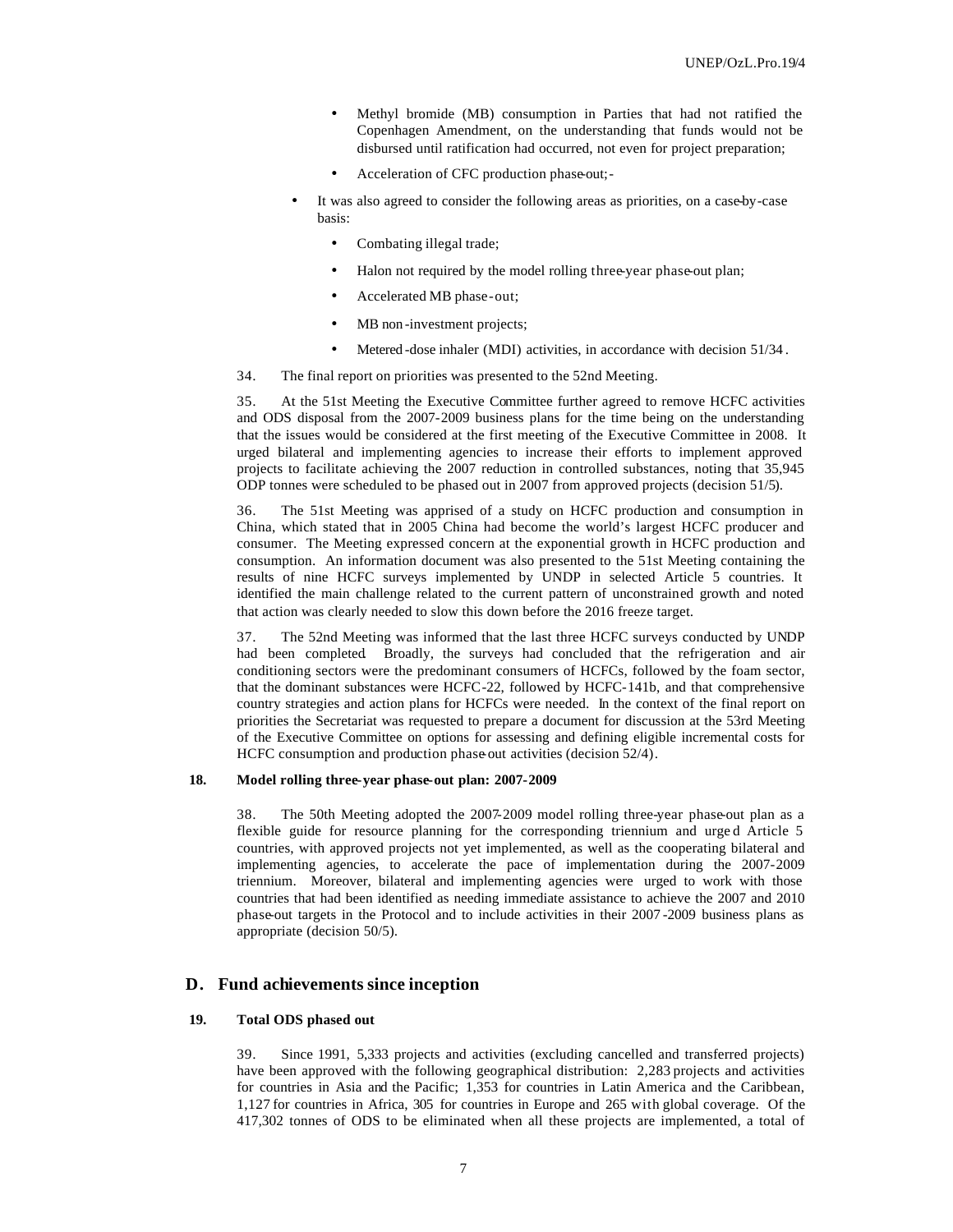| Sectors                                    | ODP tonnes phased out* |
|--------------------------------------------|------------------------|
| Aerosol                                    | 25,216                 |
| Foam                                       | 62,405                 |
| Fumigant (methyl bromide)                  | 3,743                  |
| Halon: production and consumption          | 82,513                 |
| Projects in multiple sectors               | 455                    |
| Process agent (production and consumption) | 37,878                 |
| National phase out plan                    | 34,619                 |
| Production                                 | 76,275                 |
| Refrigeration                              | 42,172                 |
| Several                                    | 554                    |
| Solvent                                    | 6,857                  |
| Sterilant                                  | 61                     |
| Tobacco expansion                          | 1,424                  |
| Total:                                     | 374,172                |

374,172 ODP tonnes of ODS had already been phased out by the end of 2006. A breakdown by production and consumption and by sector is given in table 1 of Annex I. The sectoral distribution of the actual phase-out is indicated in the table below:

\*Excluding cancelled and transferred projects

## **20. Funding and disbursement**

40. The total funds approved since 1991 by the Executive Committee to achieve this phaseout and to implement both ongoing investment projects and all non-investment projects and activities are US \$ 2,186 ,811,773 including US\$213,268,690 for agency support costs (excluding cancelled and transferred projects). Of the total project funds approved, the amounts allocated to, and disbursed by, each of the implementing agencies and bilateral agencies, are indicated in the table below:

| Agency           | US $$$ approved $^{(1)}$ | US $$$ disbursed $^{(2)}$ |
|------------------|--------------------------|---------------------------|
| <b>UNDP</b>      | 521,718,089              | 421,416,317               |
| <b>UNEP</b>      | 124,953,774              | 96,919,427                |
| <b>UNIDO</b>     | 482,843,180              | 392,888,906               |
| World Bank       | 937,822,703              | 748,954,005               |
| <b>Bilateral</b> | 119,474,027              | 74,139,511                |
| Total            | 2,186,811,773            | 1,734,318,166             |

(1) As at 27 July 2007 (excluding cancelled and transferred projects)

(2) As at 31 December 2006 (excluding cancelled and transferred projects)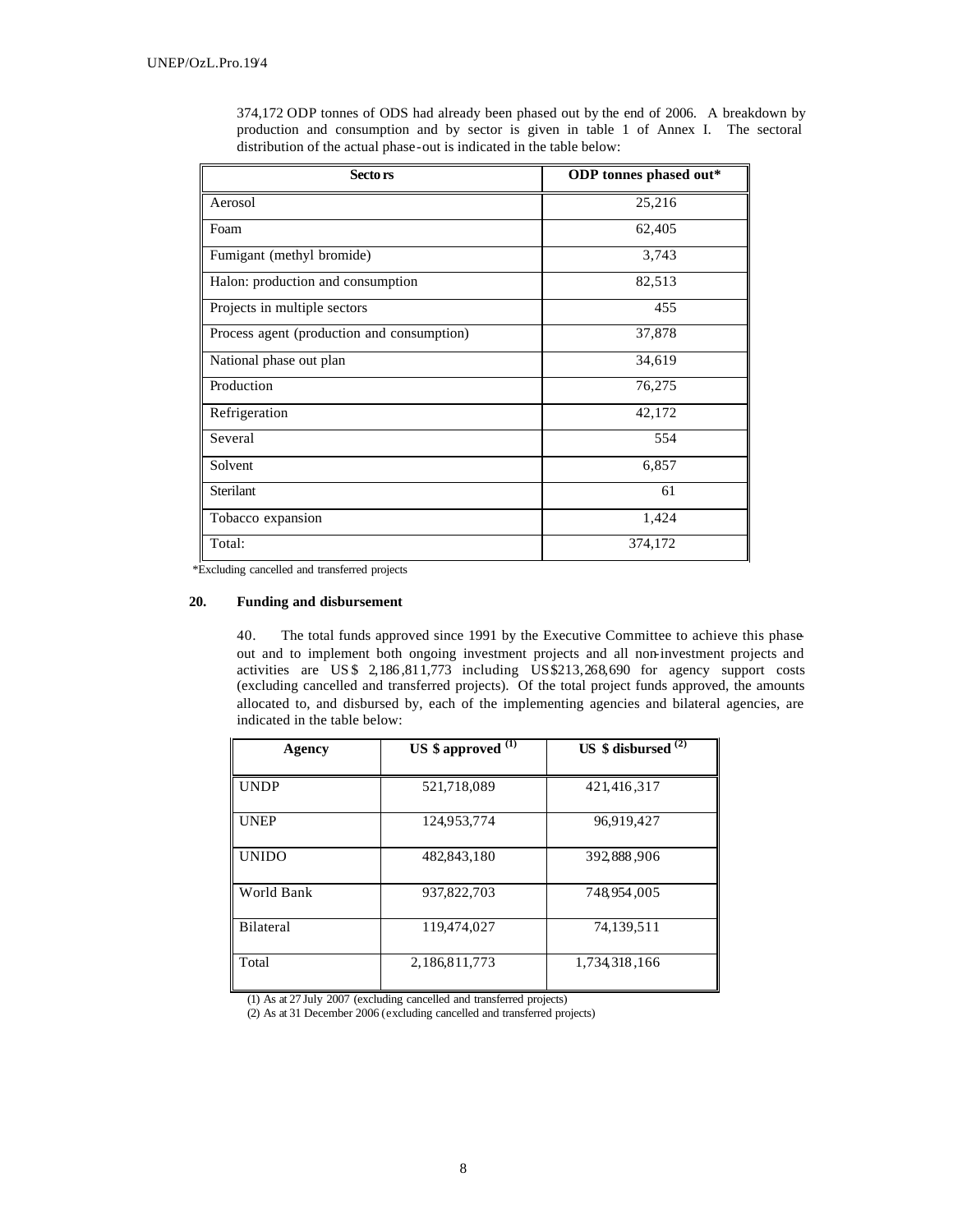## **E. Funding approvals during the reporting period**

## **21. Projects and activities approved during the reporting period (50th, 51st and 52nd Meetings of the Executive Committee)**

41. During the reporting period, the Executive Committee approved a total of 228 additional projects and activities, with a planned phase-out of 25,372 ODP tonnes in the production and consumption of controlled substances. The total funds approved amounting to US \$140,621,292 including US \$14,753,211 for agency support costs, for project/activity implementation, are as follows by agency:

| <b>Agency</b> | US <sub>3</sub> | <b>US \$ Support</b> | <b>US</b> \$ Total |
|---------------|-----------------|----------------------|--------------------|
| <b>UNDP</b>   | 15,129,081      | 2,897,652            | 18,026,733         |
| <b>UNEP</b>   | 13,070,714      | 959,075              | 14,029,789         |
| <b>UNIDO</b>  | 29, 154, 282    | 3,947,074            | 53, 101, 356       |
| World Bank    | 63,779,045      | 6,314,186            | 70,093,231         |
| Bilateral     | 4,734,959       | 635,224              | 5,370,183          |
| Total         | 125,868,081     | 14,753,211           | 140,621,292        |

### **22. 2006 and 2007 work programmes**

42. The 50th Meeting considered and approved amendments to the 2006 work programmes of UNDP, UNEP and UNIDO, subject to certain conditions. Amendments to UNEP's 2007 work programme were approved at the 51st Meeting, together with the 2007 work programmes of UNDP, UNIDO and the World Bank, subject to a number of comments relating to individual projects (decisions 50/15 and 50/17-25; 51/17 and 51/21-26).

43. The 52nd Meeting approved amendments to the 2007 work programmes of UNDP, UNEP, UNIDO and the World Bank (decisions 52/23 and 52/25; 52/26-29; 52/30 and 52/31).

#### **23. Investment projects**

44. Of the total funds approved in the period under review, the Executive Committee allocated US\$115,623,910, including US\$8,186,897 for agency support costs, for the implementation of investment projects which will eliminate an estimated quantity of 25,324 ODP tonnes in consumption and production of ODS. A breakdown by sector is given in table 2 of Annex I.

45. The Executive Committee also approved 22 new agreements, with commitments in principle totalling US\$15,862,561, as well as one revised agreement. Details of the amounts per country and sector can be found in table 3 of Annex I.

## **24. Accelerated phase -out of CFC production**

46. The 52nd Meeting considered a proposal for accelerated phase-out of CFC production in Argentina and requested the World Bank to prepare a draft agreement for intersessional approval covering the necessary steps for completing the dismantling activities required and the verification to confirm that production closure and dismantling had taken place (decision 52/47).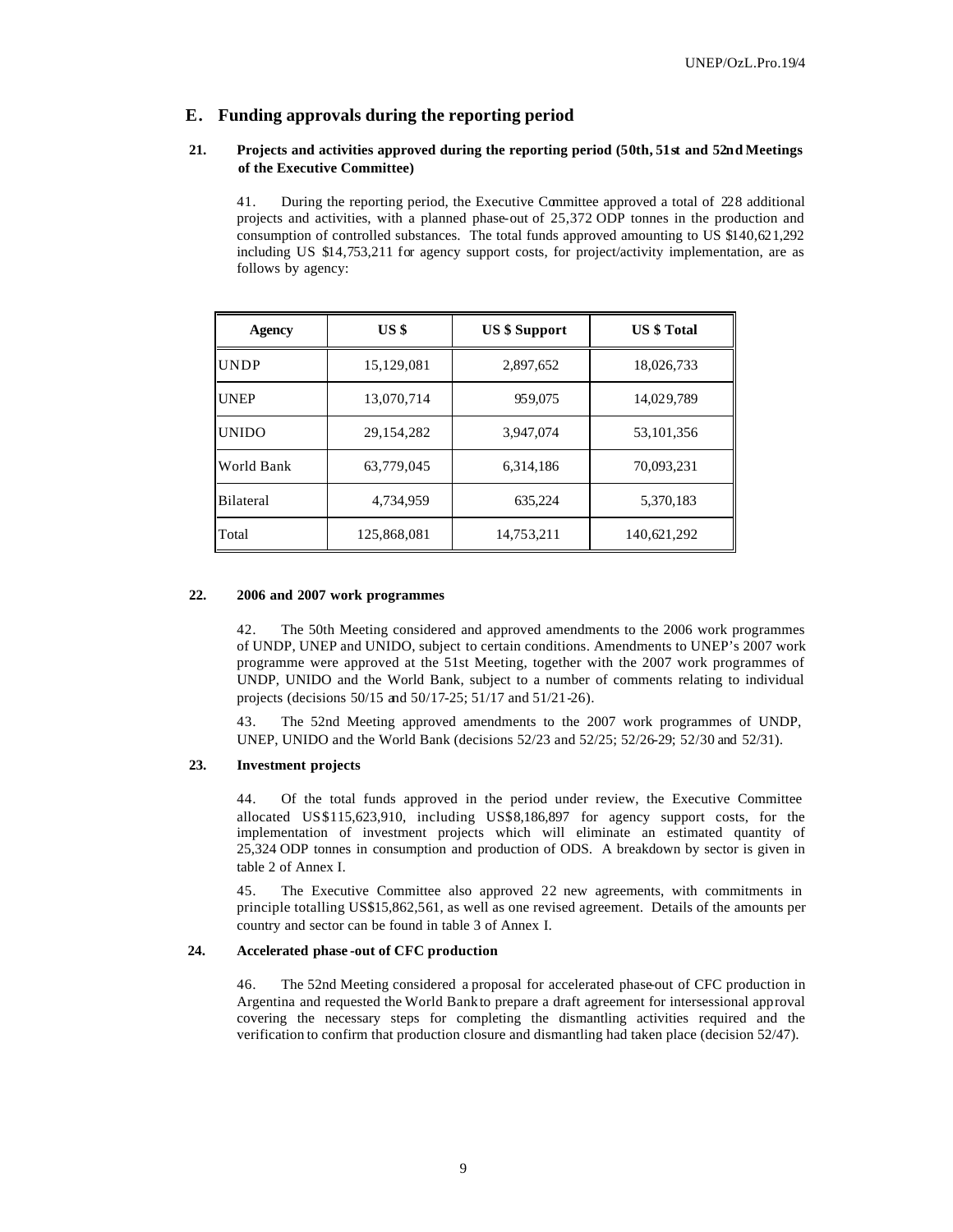## **25. Non-investment activities**

#### *Technical assistance and training*

47. During the period under review, 21 technical assistance and training projects amounting to US \$9, 886,365, including US \$762,865 for agency support costs, were approved, bringing the cost of technical assistance projects and training activities approved since the inception of the Multilateral Fund to a total of US \$181,462,102. This amount does not include the non-investment components of the multi-year phase-out agreements (MYAs).

## *Institutional strengthening*

48. During the reporting period, US\$5,956,770, including agency support costs of US \$245,381 , were approved for institutional strengthening projects. This brings the total approvals by the Executive Committee to US\$64,204,845 for institutional strengthening projects in 140 Article 5 countries. When approving funding for institutional strengthening projects, the Executive Committee expressed certain views that were annexed to the reports of the respective Meetings.

#### *Country programmes*

49. No country programmes were submitted to the 50th, 51st or 52nd Meetings.

## **26. Requests to amend ongoing projects**

50. The 52nd Meeting considered a number of requests to amend ongoing projects, especially MYAs. Although no requests for additional funding were made, the proposed changes had implications for the allocation and use of funds already approved and for the activities in the existing agreements. Accordingly the Executive Committee considered each request separately and took the necessary decisions (decisions 52/18-22).

## **27. Verification of ongoing TPMPs in low-volume consuming count ries**

51. The 50th Meeting noted that, pursuant to decision 45/54 of the Executive Committee, the Secretariat had randomly selected two countries for verification of ongoing TPMPs for the first exercise in 2007. Funds were approved for the conduct of the audits in both countries.

## **28. Submissions that do not conform to Executive Committee requirements**

52. At the 50th Meeting it was noted that incomplete submissions took up the Secretariat staff's time and meant that there was less time available for consideration of those submissions that were complete. The 50th Meeting therefore requested the Secretariat not to include in meeting documentation proposals for projects or activities that, by the submission deadline for each Meeting, did not contain the information or components necessary for their submission to be considered as potentially approvable. The Executive Committee would be provided with a list of all proposals received but not included in meeting documentation, together with the reasons for non-inclusion. This arrangement would be implemented on a trial basis for 18 months (decision 50/14).

## **29. Submission of country programme data**

53. The 50th Meeting discussed the new reporting format for country programme data and urged the Secretariat to provide a means of entering country programme data on its web site, together with an explanatory manual on how to complete the new country programme data format to improve consistency in reporting (decision 50/4).

54. The 52nd Meeting reconfirmed existing Executive Committee guidelines regarding submission of country programme implementation data by 1 May each year and noted that country programme implementation data had to be submitted in advance of the last meeting of the year and subsequent meetings as a precondition for the approval and release of funding for projects The Committee also requested CAP to allocate time during its regional network meetings for additional training on the web -based system (decision 52/5).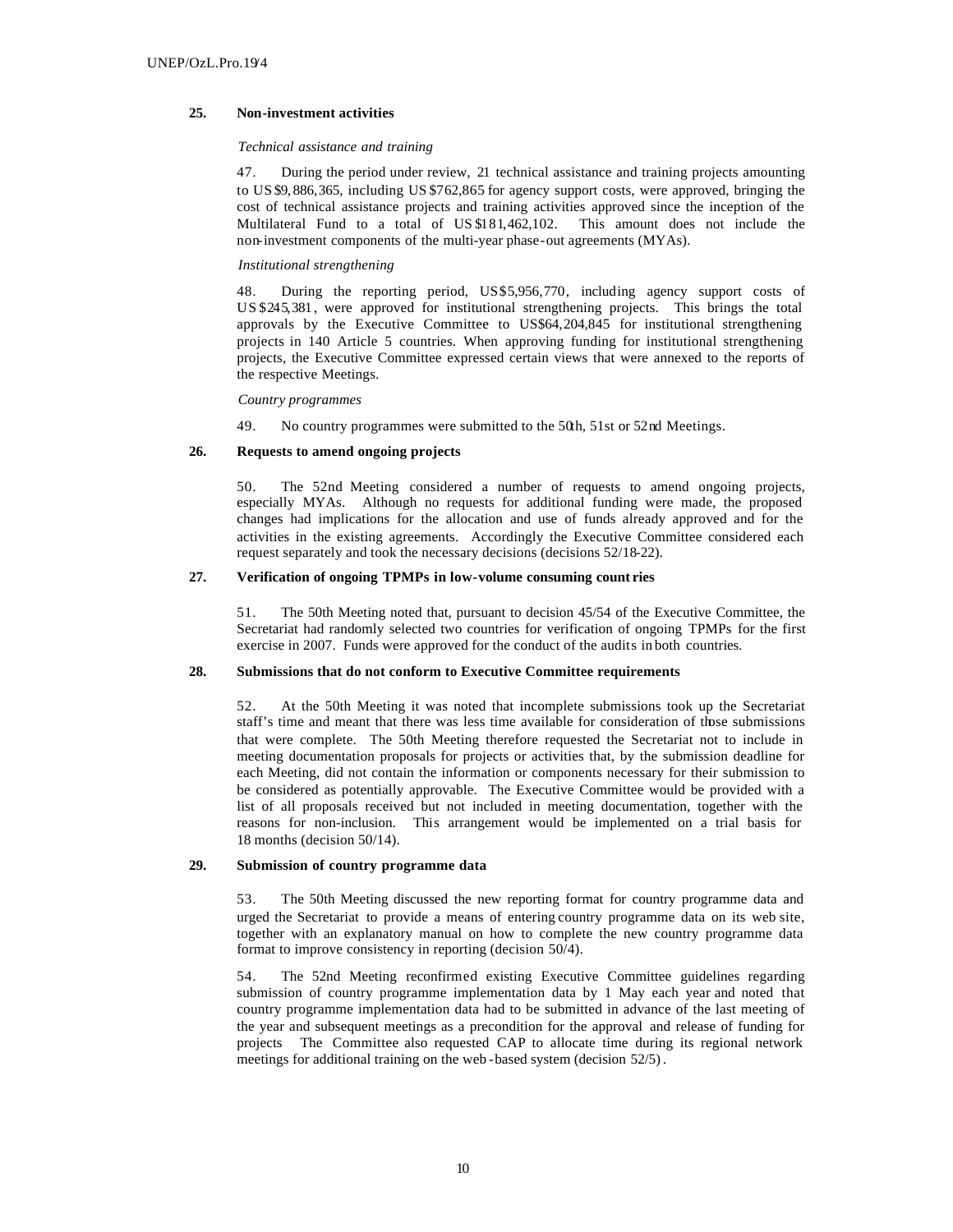## **F. Monitoring and evaluation**

### **30. Project completion reports (PCRs)**

55. The 50th Meeting considered the 2006 consolidated project completion report, including the schedule for submission of PCRs due and the lessons learned, and made a number of recommendations to implementing and bilateral agencies. Given the wealth of information on lessons learned drawn from PCRs and annual reports on the implementation of MYAs, the Executive Committee asked all those involved in the preparation and implementation of projects to take them into consideration, and to facilitate discussions on lessons learned during regional network meetings (decision 50/8).

#### **31. Project implementation delays**

56. At the three Meetings held during the period under review, the Executive Committee noted that, with regard to projects classified as having to implementation delays, the Secretariat would take the established action according to its assessment of status and would notify the governments and implementing agencies concerned (decisions 50/10, 51/14 and 52/15). The 50th Meeting, *inter alia* , noted the transfer of components of a project at the request of the government concerned and also that one project would possibly be discontinued. Implementing agencies were requested to suggest ways of encouraging the timely implementation of projects subject to letters of possible cancellation and to emphasize the importance of projects to achieve compliance (decision 50/10).

57. Milestones and deadlines were adopted for two projects with implementation delays at the 51st Meeting. Information was also provided on the extent to which the milestones set by the Executive Committee for projects experiencing delays had been achieved (decisions 51/14 and 52/15).

58. The 52nd Meeting requested that high-level contacts be held with two governments in order to resolve ongoing difficulties in obtaining government approval for implementing components of projects approved by the Executive Committee (decision 52/15).

## **32. Annual tranche submission delays**

59. The 50th Meeting noted that 38 of the 49 annual tranches of MYAs due for submission had been submitted on time, but that seven of them could not be considered for approval either because the submission was incomplete, a condition of approval had not been met, and/or the project document had not been signed. It decided to send letters to the relevant countries and agencies for annual tranches due for submission but not submitted to the Meeting and for annual tranches submitted but not considered for approval for the reasons indicated in the letter, encouraging the relevant Article 5 governments and implementing agencies to submit them to the 51st Meeting (decision 50/11).

60. The 51st Meeting was informed that 16 of the 38 annual tranches of MYAs due for submission had not been submitted on time and it decided to send the customary letters to the relevant countries and agencies (decision 51/15).

61. Likewise, the 52nd Meeting noted that 14 of the 39 annual tranches of MYAs due had not been submitted to the Meeting on time, 10 had been withdrawn owing to low disbursement of funds and one due to a mutual agreed change in schedule. The Committee decided to send the customary letters to the relevant countries and agencies (decision 52/16).

## **33. Issues related to monitoring and reporting on multi -year agreements**

62. The 50th Meeting noted that implementing agencies had indicated difficulty with the reporting system for annual tranches of MYAs and decided to discuss innovative approaches for monitoring and reporting delays in MYAs at its subsequent Meeting (decision 50/40). At its 51st Meeting, the Executive Committee noted with satisfaction that considerable progress had been made towards achieving standardization in reporting, but that monitoring and reporting on MYAs still raised a number of problems. It adopted a new format for reporting on MYAs on an interim basis to be reviewed at the 53rd Meeting and requested the Secretariat to organize a workshop in the margins of that Meeting to discuss reporting in the light of the experience gained in using the new format (decision 51/13).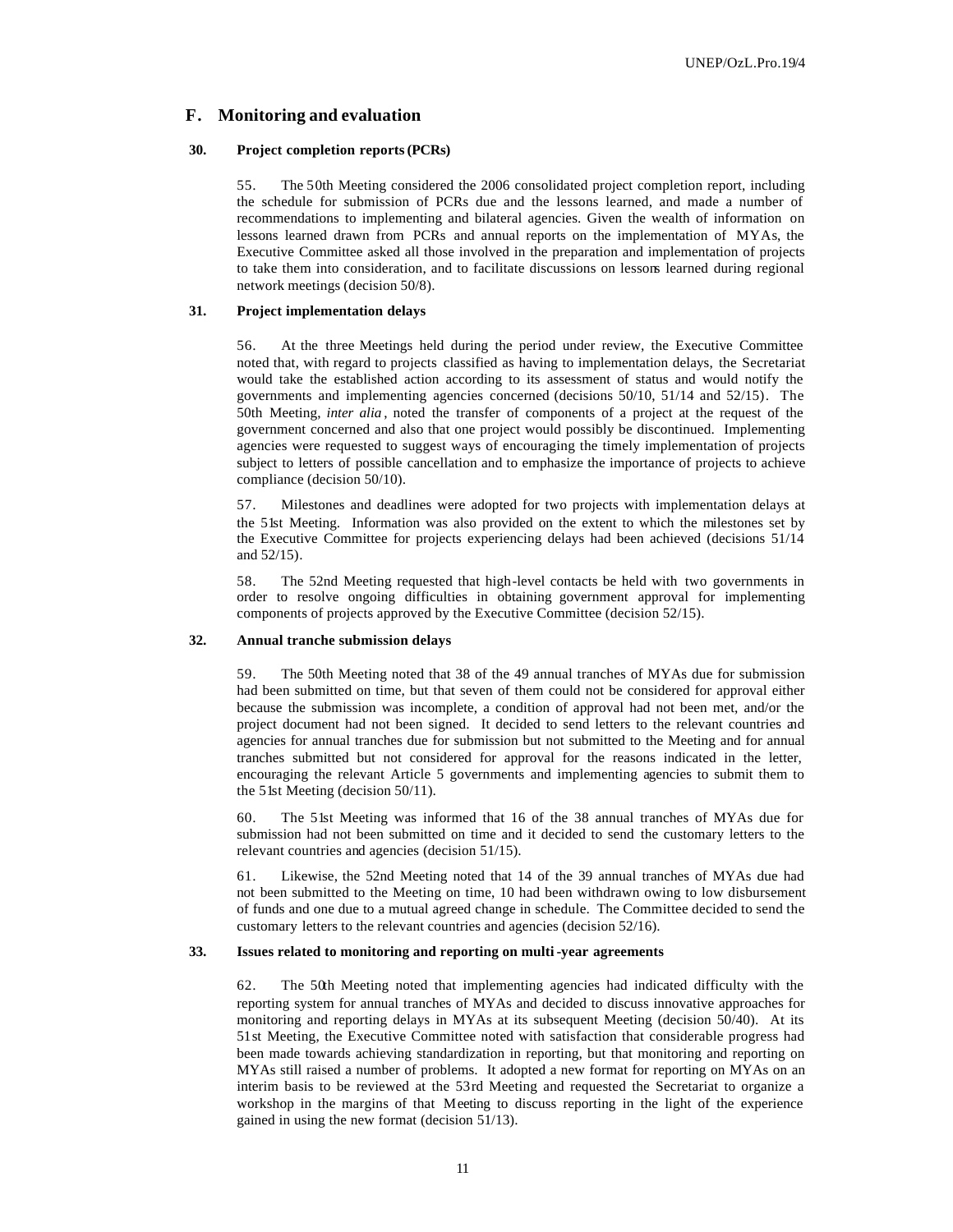## **34. Implementation of approved projects with specific reporting requirements**

63. At all Meetings held during the reporting period, the Executive Committee considered progress reports on the implementation of approved projects with specific reporting requirements and made a number of relevant recommendations, which can be found in decisions 50/12, 51/16 and 52/17.

## **35. Completed projects with balances**

64. During the reporting period, the implementing agencies returned to the Multilateral Fund a total of US\$2,409,140, including US\$252,795 in agency support costs. The total funds returned from completed or cancelled projects are indicated in the table below:

| Agency       | Total funds returned (US \$) | <b>Total support costs returned</b><br>(US \$) |
|--------------|------------------------------|------------------------------------------------|
| <b>UNDP</b>  | 772,887                      | 90,879                                         |
| <b>UNEP</b>  | 429,603                      | 48,827                                         |
| <b>UNIDO</b> | 205,094                      | 20,411                                         |
| World Bank   | 748,761                      | 92,678                                         |
| Total        | 2,156,345                    | 252,795                                        |

65. The 52nd Meeting noted that the implementing agencies had a number of projects that had been classified as completed over two years previously and that remaining balances totalled US \$14,129,095 as at July 2007. The details are shown in the table below:

| Agency       | No. of projects | <b>Remaining balances (US \$)</b> |
|--------------|-----------------|-----------------------------------|
| UNDP         | 24              | 161,406                           |
| <b>UNEP</b>  | 43              | 862,627                           |
| <b>UNIDO</b> | 8               | 678,677                           |
| World Bank   | 14              | 12,426,385                        |
| Total        | 89              | 14,129,095                        |

#### **36. Monitoring and evaluation work programme for 2007**

66. The 50th Meeting approved the 2007 work programme for monitoring and evaluation at a budget of US \$361,000, and requested that the final country studies on cases of non-compliance be sent to the Parties concerned. It also decided that, rather than further country studies related to non-compliance, work should be initiated on standardization of annual work programmes, and progress and verification reports on MYAs (decision 50/9).

## **37. Implementation of the monitoring and evaluation work programme**

### *Final evaluation repo rt on cases of non-compliance*

67. The 50th Meeting had before it the final evaluation report on cases of non -compliance and decided to convey the report's conclusions to the thirty-eighth meeting of the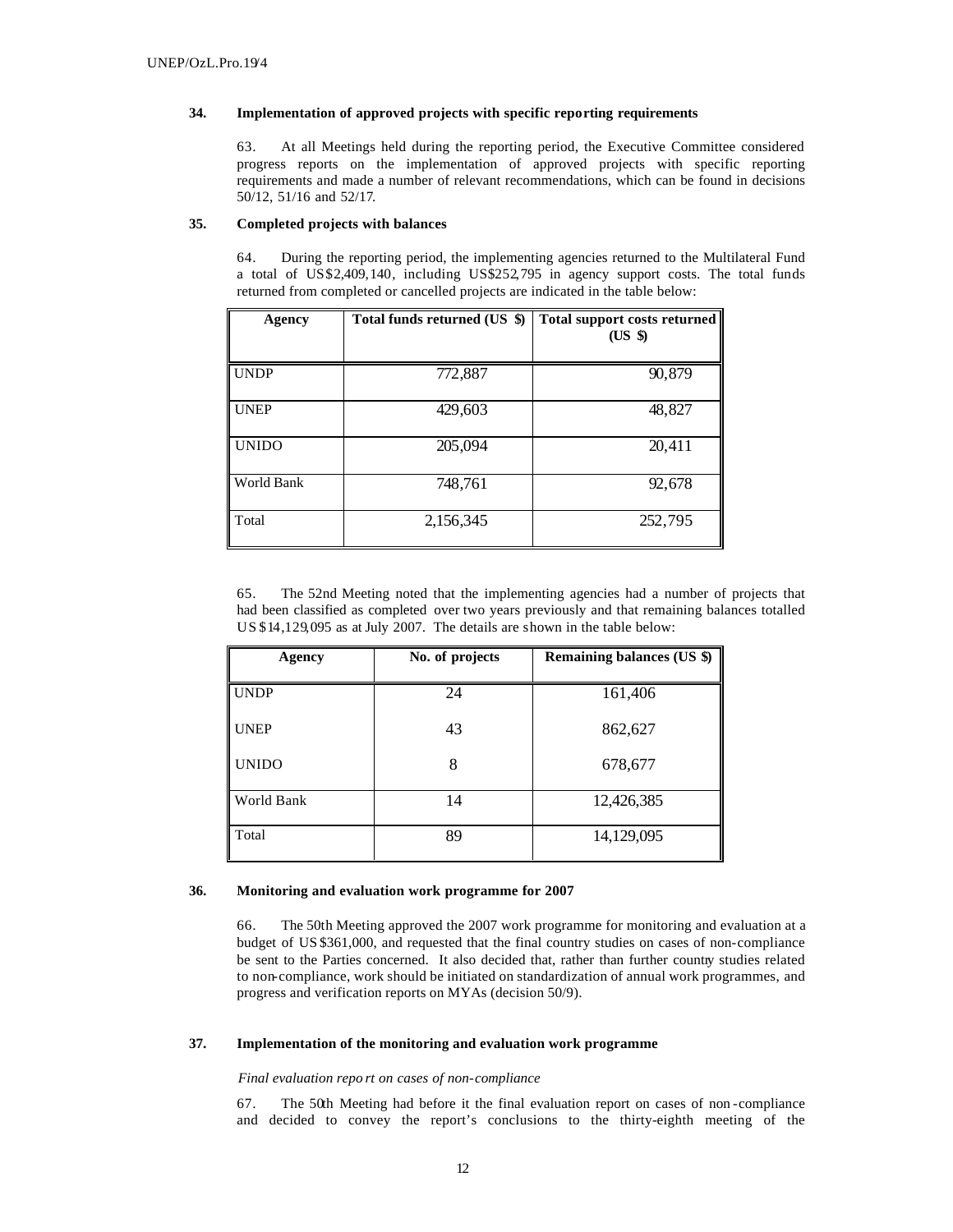Implementation Committee in mid-2007 in the course of the presentation to be made by the Multilateral Fund Secretariat and the implementing agencies.

#### *Final report on the evaluation of CTC phase-out projects and agreements*

68. In considering the final report on the evaluation of CTC phase-out projects and agreements, the 51st Meeting noted that all but eight Article 5 countries had met the 2005 target of an 85 per cent reduction in consumption. The Meeting was informed that the evaluation study found that the main risk to sustaining phase-out lay in the fact that, unlike other controlled substances produced for specific uses, CTC was also generated as a by -product and therefore would be available even after phasing-out CTC production for controlled uses. The successful achievement of the Protocol's control targets would therefore depend on controlling and eventually eliminating the demand for CTC in controlled uses. Any opportunities to sell coproduced CTC for process agent or solvent uses might bring higher returns than CTC destruction, with an ensuing risk of CTC being placed on the market without licences. CTC at a low price could result in a risk of illegal use and thus ongoing monitoring systems would be vital.

69. In addition to addressing some particular issues related to CTC production and consumption in China (see also paragraph 77) and India, the Executive Committee requested implementing agencies to update their information materials on alternatives to CTC especially in the solvent sector. The Executive Committee also decided to take into account, in future deliberations on the funding of institutional strengthening projects, the need to maintain monitoring and verification of all CTC production and consumption beyond 2010. The final report on the evaluation of CTC phase-out projects and agreements was forwarded to the Technology and Economic Assessment Panel (TEAP) so that it could be taken into account in their further discussions on process agents (decision 51/11).

#### *Desk study on the evaluation of management and monitoring of national phase-out plans*

70. The 51st Meeting had before it the desk study on the evaluation of management and monitoring of national phase-out plans, which reconfirmed the relevance and timeliness of evaluating the management, monitoring and verification aspects of the plans. After noting the desk study, the Executive Committee made recommendations to bilateral and implementing agencies concerning the use of and reporting on the flexibility clause in multi-year agreements (decision 51/12).

#### *Extended desk study on incentive programmes for retrofits*

71. The 52nd Meeting considered the extended desk study on incentive programmes for retrofits, whose objective was to review the experience to date in implementing the incentive programmes approved by the Executive Committee as individual activities under new or existing refrigerant management plans (RMPs). It urged Article 5 countries and respective implementing agencies to intensify their efforts to advance the implementation of approved incentive programmes in order to meet the established targets and phase-out schedules.

It also drew the attention of Article 5 countries for which TPMPs had been approved or would be approved in the near future to incentive programmes as a possibility for achieving CFC phase-out in the refrigeration servicing sector, provided the necessary pre-conditions were in place and lessons learned from previous programmes were taken into account and disseminated. It also requested UNDP to include a certain number of additional elements into its guidelines for retrofits and other agencies to take them into account for planning and implementing similar projects (decision 52/6).,

### *Final report on the evaluation of the Compliance Assistance Programme (CAP) programme*

73. The 52nd Meeting considered the final report on the evaluation of the CAP programme which reviewed the results achieved, identified the problems encountered in the process of implementation and determined the effectiveness of the CAP in relation to its objectives. The Committee requested UNEP to consider further regionalization of CAP resources, made a number of recommendations to UNEP for future orientation of the CAP and urged UNEP and other agencies to coordinate the activities closely with the other agencies in order to avoid overlapping (decision 52/7).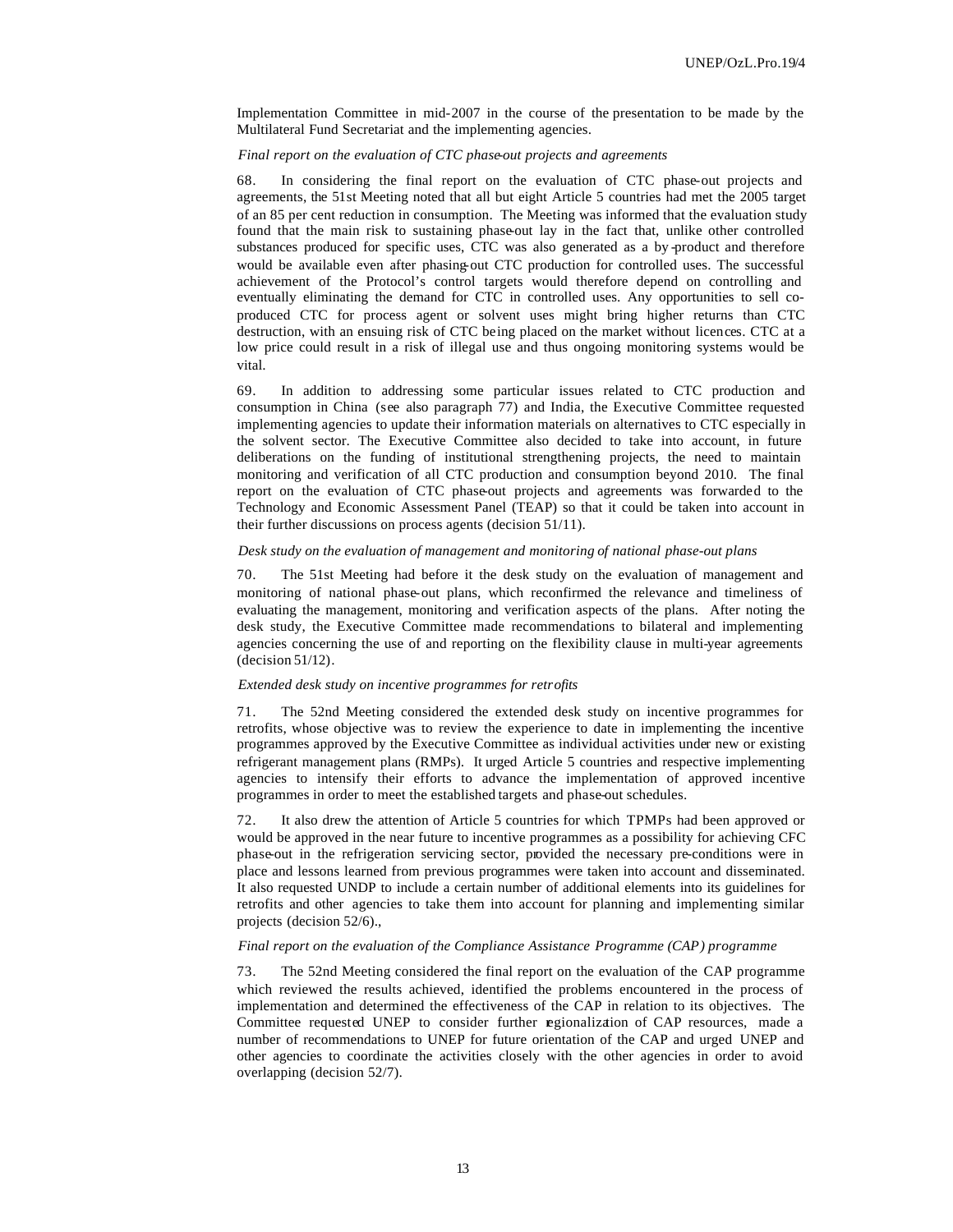## **G. Policy Matters**

## **38. Conditional approval of annual work programmes for MYAs**

74. The 50th Meeting discussed the issue of how to determine when the conditions related to the conditional release of funds had been met and decided that, in cases where conditions had been placed on the release of approved funds, the implementing agencies concerned should coordinate and confirm with the Secretariat that the conditions for release had been met prior to disbursement (decision 50/13).

## **39. Reporting on the ODS phase-out achieved within RMPs and the phase-out achieved in those other projects for which ODS phase-out was not fully reported**

75. The 50th Meeting, after hearing a report by the Secretariat on this issue, decided that ODS phase-out assigned to RMPs/RMP updates, TPMPs, halon banking, MB, CTC and TCA activities and projects and annual tranches of MYAs should represent the commitments made minus any phase-out already recorded. It also decided that the ODS phase out thus recorded could be assigned on a pro-rated basis of the value of the approved activity, if not otherwise agreed by the implementing agencies involved, the countries concerned, and the Secretariat (decision 50/39).

## **40. Projects for methyl-bromide phase -out**

76. The 52nd Meeting decided that methyl bromide projects that did not have any outstanding policy or cost issues should in future be included in the list of projects for blanket approval (decision 52/35).

## **41. Baselines for CTC production and consumption in China**

77. As a follow-up to decision 51/11 the 52nd discussed the baseline for CTC production and consumption in China and decided to communicate decision 52/19 to the Meeting of the Parties.

"The Executive Committee decided:

(a) To request China to re-examine the carbon tetrachloride (CTC) production and consumption data between 1998 and 2000 so as to reconstitute them as closely as possible and to submit the data for 1999 and 2000 with a clear breakdown as requested by the Ozone Secretariat for calculating the baseline data. That should be done with the following understanding in accordance with decision X/14 of the Tenth Meeting of the Parties:

> (i) That as long as China achieved the emission reduction targets laid out in the agreements with the Executive Committee for Phase I and Phase II of the process agent sector plan, the CTC production and consumption associated with the process agent application in those agreements would not be included in the CTC production and consumption for the determination of the compliance status of China from 2002 with respect to those CTC applications covered by Phase I, and from 2005 with respect to those applications covered by Phase II onwards;

> (ii) That since the CTC production and consumption covered in the two agreements of the sector plan should not be included in the calculation of production and consumption for the determination of compliance, any change in the baseline data did not call for a change to the agreements; and

(b) To communicate the present decision to the Meeting of the Parties in the annual report of the Executive Committee, through the Ozone Secretariat."

#### **42. Operation of the Executive Committee**

78. The 50th Meeting was presented with a report on the major issues associated with reducing the number of Meetings of the Executive Committee, together with an updated assessment of the Committee's workload. It decided to continue meeting three times a year, but requested the Chair of the Executive Committee to write to the Parties, through the Ozone Secretariat, asking them to consider at their Nineteenth Meeting a request by the Executive Committee to change its terms of reference in order to grant it the flexibility to modify the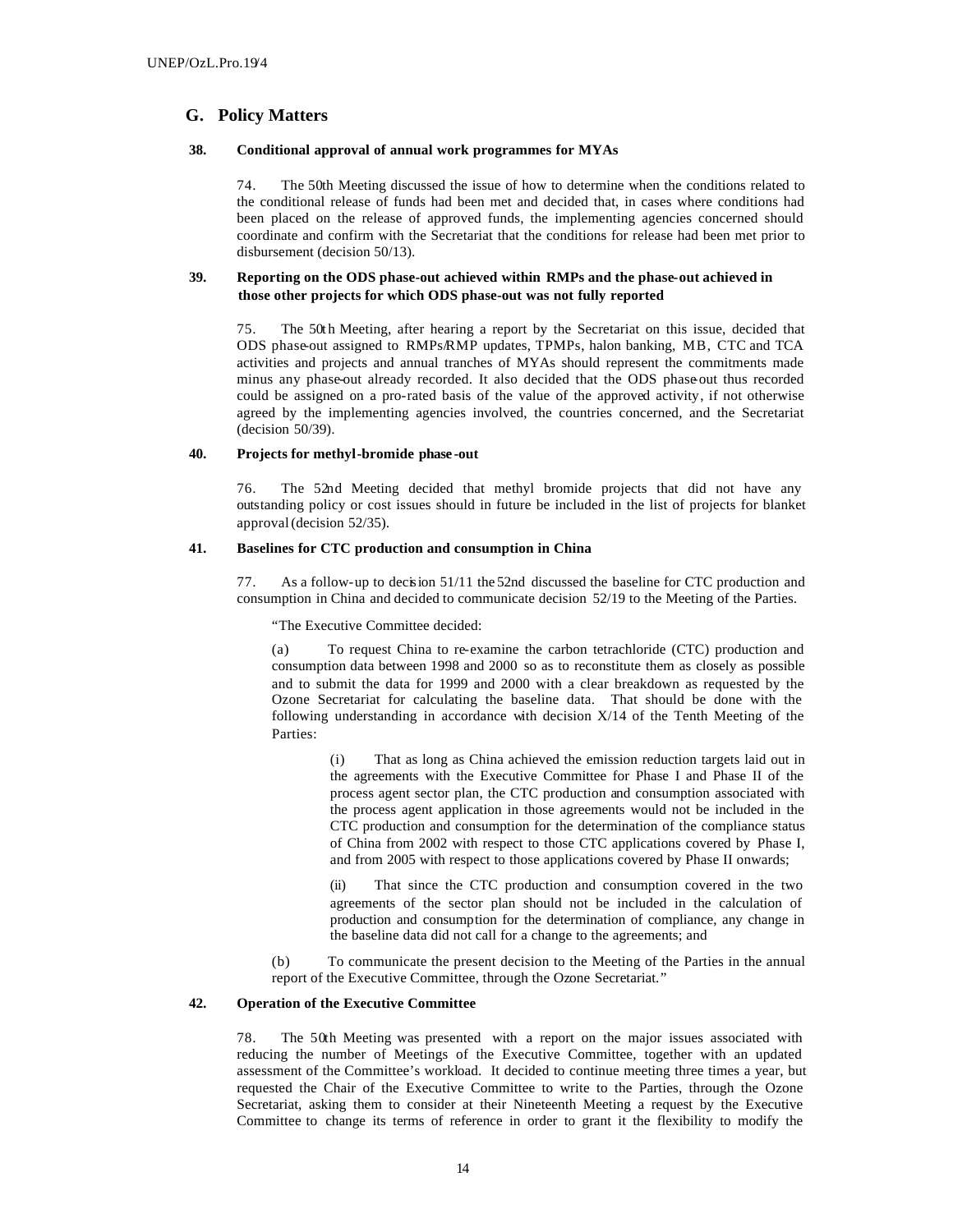number of times it meets, if necessary, and to review the issue at its 53rd Meeting in the light of the guidance given by the Parties (decision 50/41)

## **43. Draft terms of reference for a case study on the treatment of ODS**

79. The Executive Secretary of the Ozone Secretariat presented to the 50th Meeting decision XVIII/9 of the Eighteenth Meeting of the Parties, which requested the Executive Committee to develop consolidated terms of ref erence for the case study called for under decision XVII/17 of the Seventeenth Meeting of the Parties. After hearing the conclusions of the contact group (see paragraph 5 above), the 50th Meeting requested the Secretariat to develop specific terms of reference for a study on the treatment of unwanted ODS. It defined the two distinct objectives of the study and approved the required budget (decision 50/42).

80. The 52nd Meeting was informed that, based on the terms of reference, a contract for the study had been awarded and work had commenced. A draft report on the work's progress was presented to the Meeting. The Secretariat was asked to finalize the progress report, taking into account the suggestions made at the Meeting, and to forward the final report to the Nineteenth Meeting of the Parties (decision 52/4 3) as document UNEP/OzL.Pro.19/Inf/5.

## **44. Issues with regard to the future of the Montreal Protocol as they relate to the Multilateral Fund**

81. The 50th Meeting was briefed by the Executive Secretary of the Ozone Secretariat on the submissions made by Parties on the non -paper from Canada on the key challenges to be faced in protecting the ozone layer over the next decade. The Parties by decision XVIII/36 had agreed to convene a two-day open-ended dialogue on the matter immediately prior to the 27th Meeting of the Open-ended Working Group in June 2007.

## **45. Assistance for CFC phase-out in those Article 5 Parties with locally-owned MDI manufacturing facilities**

82. The 51st Meeting discussed a policy paper on the question , in particular on funding the phase-out of CFC consumption by MDI-producing countries, and strategies for the transition to non-CFC MDIs in Article 5 Parties without CFC-MDI production facilities. After hearing the conclusions and recommendations of the contact group established (see paragraph 6 above), the Meeting decided that Article 5 Parties with plants manufacturing CFC-MDI should be advised of the timing on which to begin considering the need for essential use exemptions beyond the 2010 phase-out date, and that the preparation of a nomination for essential use exemptions might begin in 2007 for submission to the Parties for their consideration in 2008. The Executive Committee would need to consider further the availability of pharmaceutical-grade CFCs after 2010 in light of the new Technology and Economic Assessment Panel (TEAP) reports to the 27th Meeting of the Open-ended Working Group and the Nineteenth Meeting of the Parties on campaign production of CFCs for MDIs in Article 5 and non-Article 5 Parties. The submission of requests for project preparation for the conversion of CFC-MDI production facilities might be considered on a case-by-case basis on the understanding that they must include a comprehensive justification from the country concerned for the need to receive assistance and, as a minimum, should provide certain detailed information. Requests for transition strategies to non-CFC MDIs in Article 5 Parties without MDI manufacturing facilities would also be considered on a case-bycase basis when the need for a strategy had been fully demonstrated and documented through the submission of specific information (decision 51/34).

83. The 52nd Meeting approved regional workshops on metered-dose inhalers (MDIs) in Article 5 countries as part of networking activities (decision 52/29), project preparation in the CFC-MDI sector for India (decision 52/25) and Mexico (decision 52/30) and transition strategies and investment projects for CFC phase-out in the MDI sector were approved at the 50th Meeting for Egypt (decision 50/28) and at the 52nd Meeting for Bangladesh and the Islamic Republic of Iran (decisions 52/32 and 52/33, respectively).

### **46. Progress made in reducing emissions of controlled substances from process agent uses**

84. The 51st Meeting considered a draft report on progress made in reducing emissions of controlled substances from process agent uses showing that the Multilateral Fund had assisted Article 5 countries to reduce the levels of emissions to "levels agreed by the Executive Committee to be reas onably achievable in a cost-effective manner without undue abandonment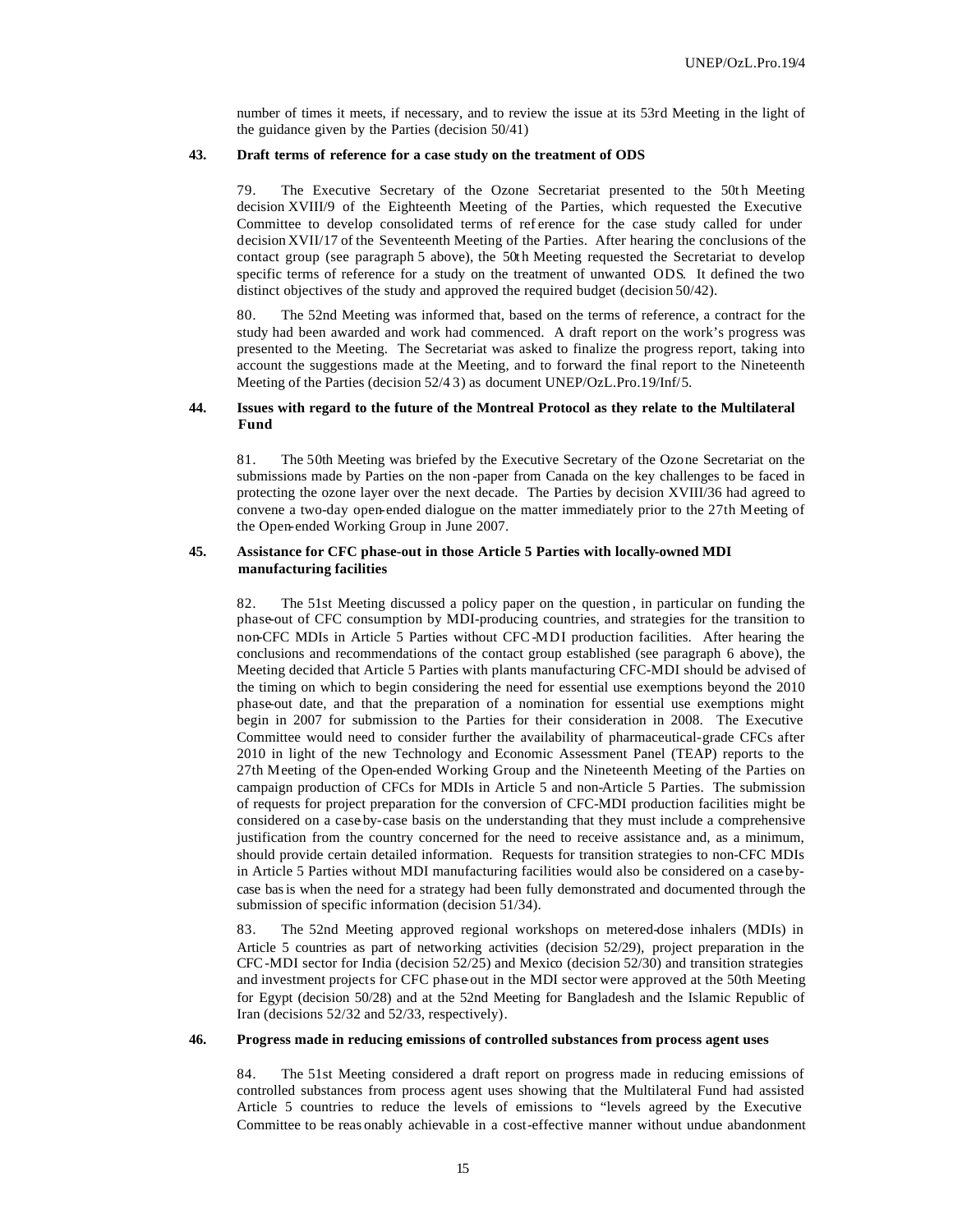of infrastructure", pursuant to decision X/14 of the Tenth Meeting of the Parties. The report was finalized by the Fund Secretariat, as mandated by decision 51/35, and following approval by the Chair of the Executive Committee was transmitted to the 27th Meeting of the Open-ended Working Group.

## **H. Information**

85. The Secretariat informed the 51st Meeting that, pursuant to decision 50/4(d), the process of providing a means of entering country programme data on the Secretariat's web site had been initiated. A prototype system and a user manual had been developed and were expected to be launched in time for the 1 May 2007 reporting deadline (see also paragraphs 53 and 54 above).

## **I. Fund Secretariat activities**

86. During the period under review, the Fund Secretariat had taken action pursuant to the decisions taken by the Executive Committee at its 50th, 51st and 52nd Meetings. It had also prepared documentation and provided conference services for the 50th, 51st and 52nd Meetings of the Executive Committee. It had received proposals for projects and activities from implementing agencies and bilateral partners for a total value, as submitted, of US \$247,104,993.

87. It had analysed and reviewed these and provided comments and recommendations for the Executive Committee's consideration. The requested level of funding, following project review, for approval at the three Meetings amounted to US\$170,889,458.

88. In addition to the documents customarily prepared for Executive Committee Meetings, the Secretariat had also prepared documents, *inter alia*, on the policy matters referred to in section H above, priorities for the 2006-2008 triennium, as well as the monitoring and evaluation reports outlined in Section F, and as a follow-up to decision XVIII/9 of the Eighteenth Meeting of the Parties it had prepared a report on the progress made on the study on the treatment of unwanted ODS. A new section had been introduced into the overview of issues identified during project review relating to submissions requesting changes to ongoing projects. At the request of the Ozone Secretariat, the Secretariat had reviewed a draft note for the discussion on the future of the Montreal Protocol, held at the 27thM eeting of the Open-ended Working Group.

89. The Chief Officer and other members of the Secretariat had attended many important meetings, including the 3rd GEF Assembly in Cape Town, the 10th joint meeting of the Ozone Officers Network for Africa in Madagascar, the Ozone Day celebrations in China, the 24th session of the UNEP Governing Council/Global Ministerial Environment Forum, the meeting of the GEF Chemicals Technical Advisory Group (TAG), a meeting of the TEAP in Rome to provide information on the HCFC surveys, a meeting of the Planning Committee for an international HCFC workshop sponsored by the European Commission in Brussels, the 27th Meeting of the Open-ended Working Group, the Joint Network Meeting of the South East Asia and Pacific and the South Asia Regional Networks, and the Eighteenth Meeting of the Parties. Together with the Chair of the Executive Committee, she had taken part in a special ceremony in China to celebrate the closure of CFC and halon production activities, two and a half years in advance of the phase-out deadline under the Montreal Protocol. Missions had been undertaken to Cairo, the People's Republic of China, the Democratic People's Republic of Korea, the Netherlands, Sri Lanka, Turkmenistan and Zimbabwe.

90. At the invitation of the United States Environmental Protection Agency, the Chief Officer had taken part in a video on ozone protection activities, focusing on chiller replacement projects supported through the Multilateral Fund initiative, which had been shown at a one-day event immediately prior to the Eighteenth Meeting of the Parties in New Delhi.

## **J. Matters relating to the meeting of the Parties**

91. In response to decision XVI/36 of the Sixteenth Meeting of the Parties, requesting the Executive Committee to include a component in its annual report on the progress made and the issues encountered in its consideration of the recommendations contained in the executive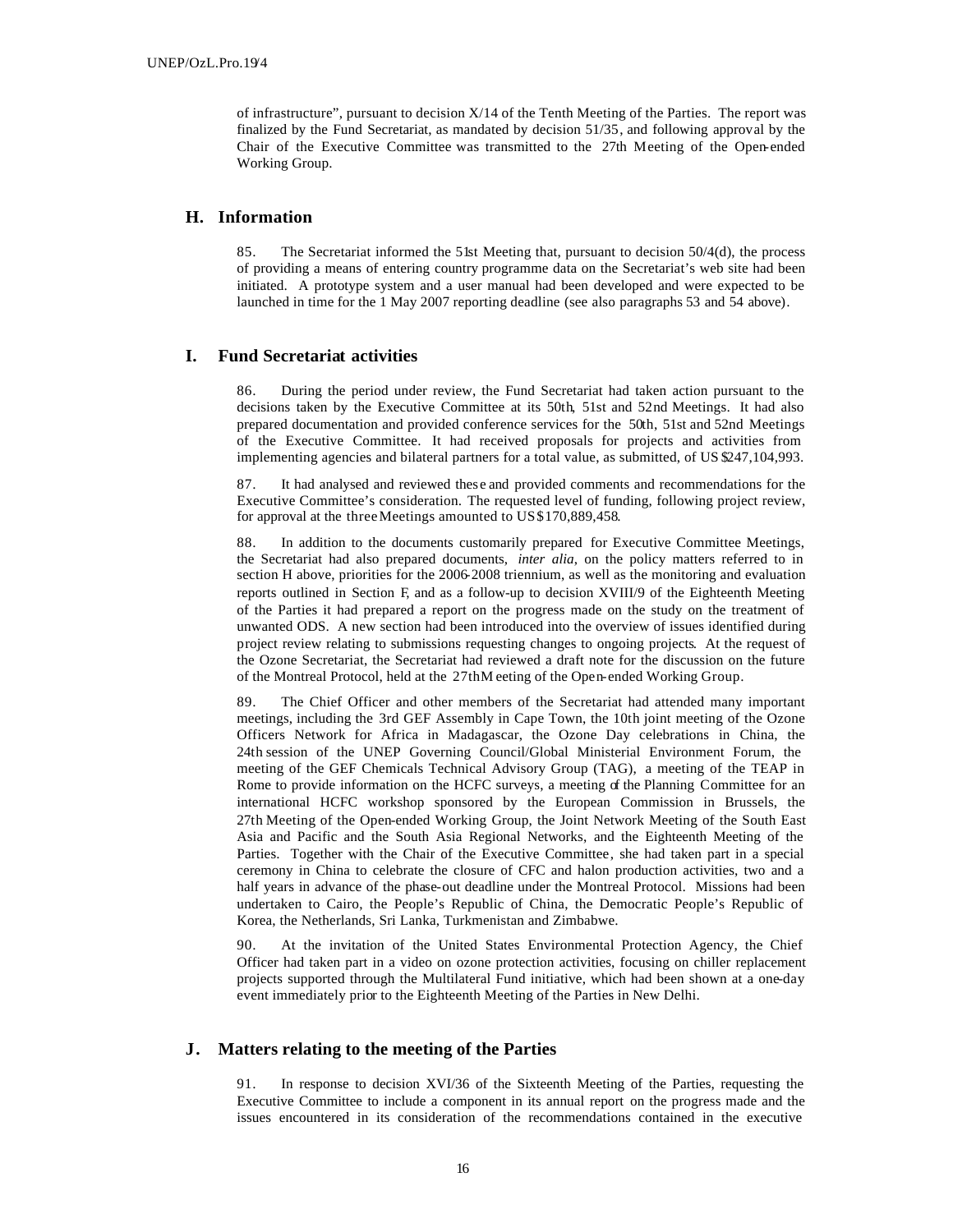summary of the 2004 evaluation and review of the financial mechanism of the Montreal Protocol, the Executive Committee has annexed hereto its progress report to the Eighteenth Meeting of the Parties (AnnexII).

92. Annex III provides, by country, the amount of HCFC-141b consumption phased in through projects using HCFCs as a replacement. This is in response to decision 36/56 (e), which states, *inter alia* "That the annual Executive Committee report to the Meeting of the Parties should state by country the amount of HCFC-141b consumption phased in through projects using HCFC as replacements, a consumption which would - in application of decision 27/13 - be excluded from funding at future stages".

## **K. Reports of the Executive Committee**

93. The reports of the 50th, 51st and 52nd Meetings (UNEP/OzL.Pro/ExCom/50/62, UNEP/OzL.Pro/ExCom/51/46 and UNEP/OzL.Pro/ExCom/52/55 respectively) and meeting summaries have been distributed to all Parties to the Montreal Protocol. These reports are available on request from the Fund Secretariat or can be accessed at the web site of the Fund Secretariat (www.multilateralfund.or g).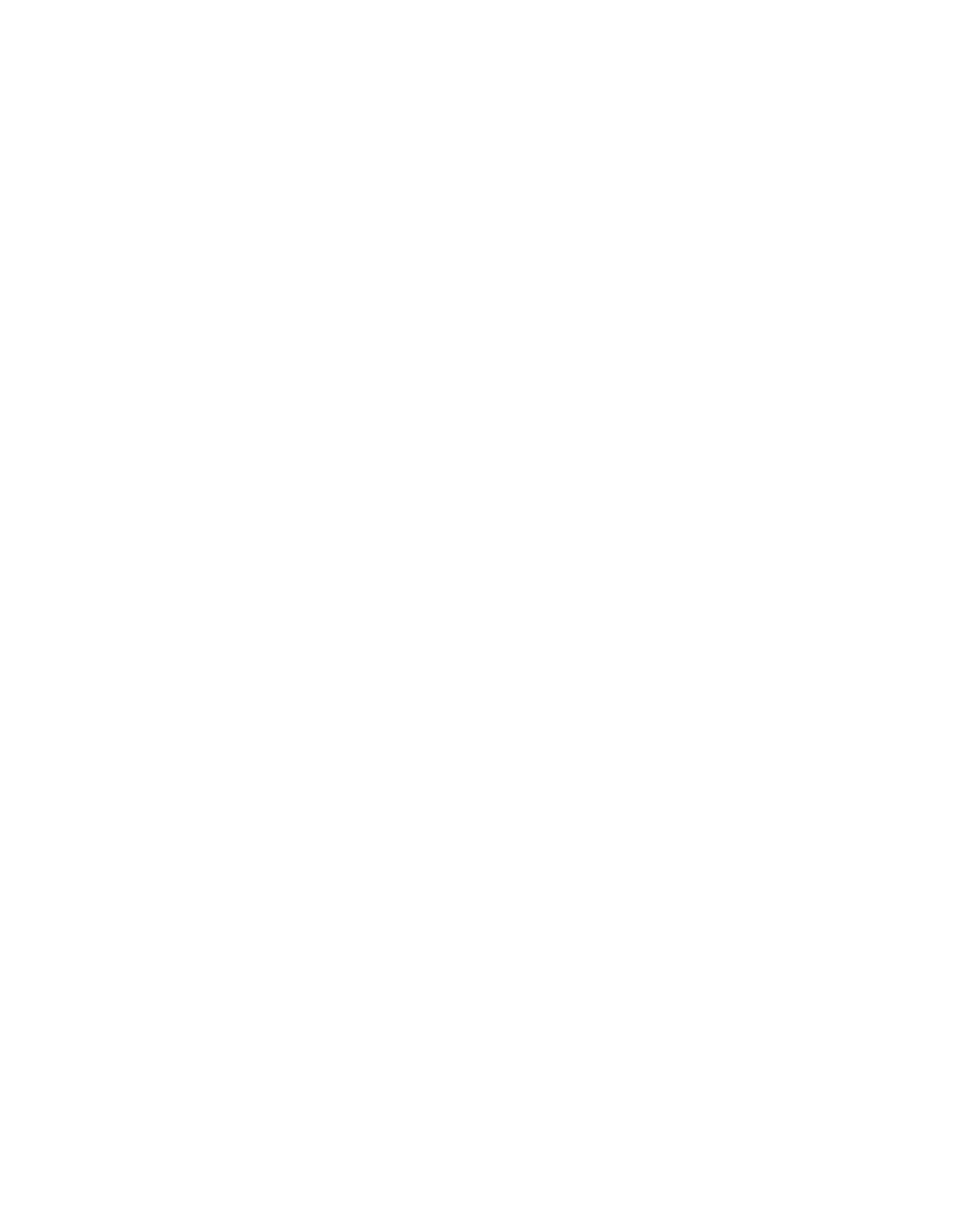## Annex I

## **Table 1: Sectoral distribution of phase-out in all approved projects and activities since inception\***

| <b>Sector</b>            | <b>ODP</b> approved | <b>ODP</b> phased out |
|--------------------------|---------------------|-----------------------|
| Consumption              |                     |                       |
| Aerosol                  | 26,515              | 25,216                |
| Foam                     | 64,211              | 62,405                |
| Fumigant                 | 5,781               | 3,743                 |
| Halon                    | 49,016              | 42,055                |
| Multi-sector             | 670                 | 455                   |
| Other                    | 1,380               | 1,424                 |
| Process agent            | 6,210               | 5,770                 |
| Refrigeration            | 49,357              | 42,172                |
| Solvent                  | 7,004               | 6,857                 |
| Sterilant                | 55                  | 61                    |
| Phase-out plan           | 32,157              | 24,723                |
| Several                  | 739                 | 554                   |
| <b>Total consumption</b> | 243,095             | 215,435               |
| Production               |                     |                       |
| <b>CFC</b>               | 82,033              | 71,985                |
| Halon                    | 41,658              | 41,658                |
| <b>CTC</b>               | 49,746              | 44,534                |
| <b>TCA</b>               | 34                  | 34                    |
| <b>MBR</b>               | 236                 | 26                    |
| Multiple ODS             | 500                 | 500                   |
| Total production         | 174,207             | 158,737               |

\* Excluding cancelled and transferred projects

| Table 2: Sectoral distribution of approved investment projects in the period under review |  |  |  |
|-------------------------------------------------------------------------------------------|--|--|--|
|-------------------------------------------------------------------------------------------|--|--|--|

| <b>Sector</b>                              | <b>ODP</b> tonnes | <b>US</b> \$ approved |
|--------------------------------------------|-------------------|-----------------------|
| Aerosol                                    | 817               | 19,570,682            |
| Foam                                       | 156               | 158,631               |
| Halon                                      | $\theta$          | 430,000               |
| Fumigant                                   | 459               | 6,997,311             |
| Process agent (consumption and production) | 6,850             | 19,250,986            |
| Production                                 | 10,223            | 38,865,000            |
| Refrigeration                              | 2,010             | 2,385,771             |
| Phase-out plan                             | 4,662             | 20,501,938            |
| Solvent                                    | 147               | 7,463,591             |
| Total                                      | 25,324            | 115,623,910           |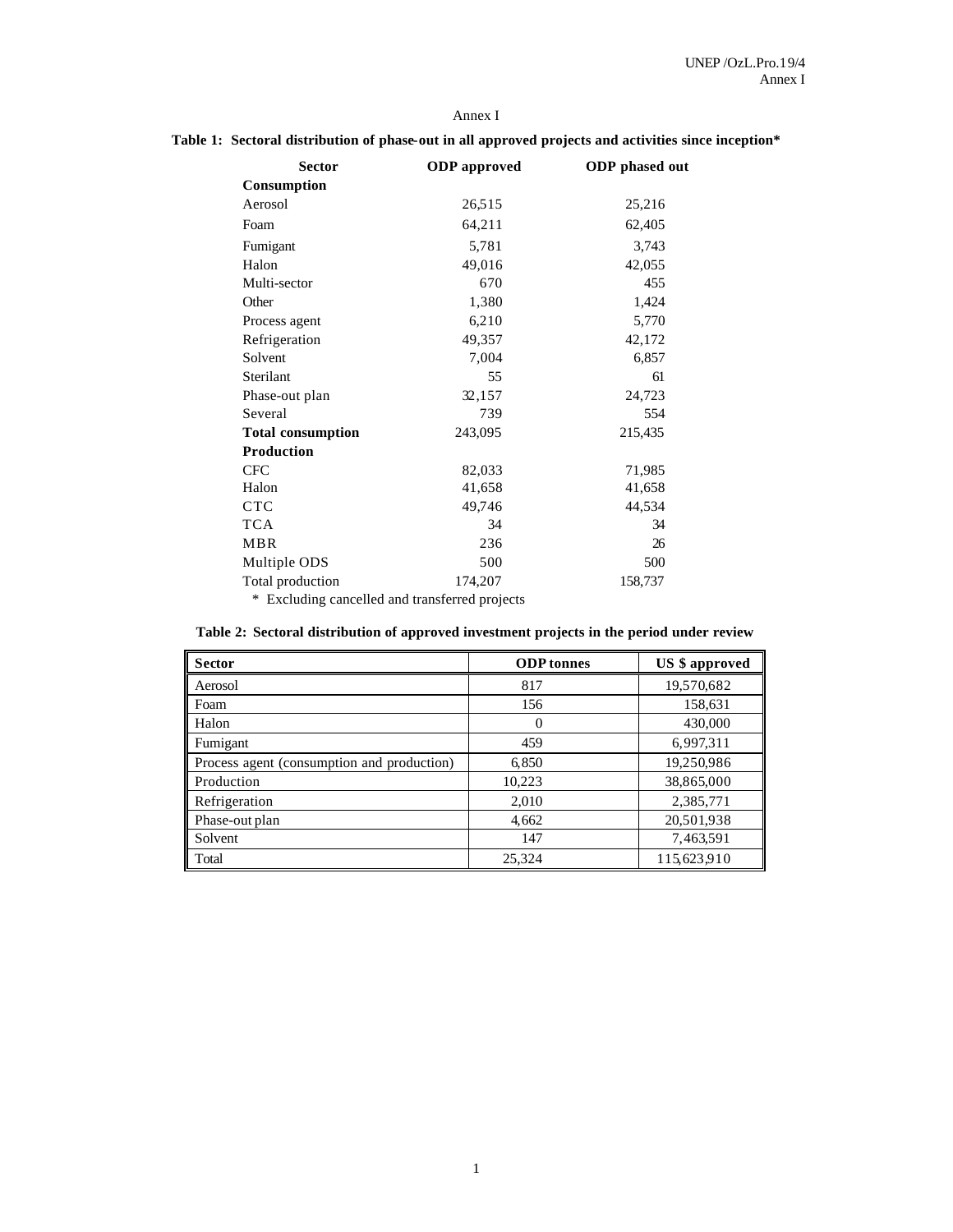| Country         | Project                               | To be<br>implemented                 | <b>Total</b><br>phase-out | Funding approved in principle<br>(US \$) |                         |              |
|-----------------|---------------------------------------|--------------------------------------|---------------------------|------------------------------------------|-------------------------|--------------|
|                 | by                                    |                                      | <b>ODP</b><br>tonnes      | Project<br>funds                         | <b>Support</b><br>costs | <b>Total</b> |
| Phase-out plans |                                       |                                      |                           |                                          |                         |              |
| Bahrain         | Terminal phase-out                    | UNEP/                                | 58.7                      | 642,500                                  | 66,338                  | 708,838      |
|                 | management plan                       | <b>UNDP</b>                          |                           |                                          |                         |              |
| Bolivia         | Terminal phase-out                    | UNDP/                                | 26.9                      | 540,000                                  | 49,685                  | 589,685      |
|                 | management plan                       | Canada                               |                           |                                          |                         |              |
| Cameroon        | Terminal phase-out                    | <b>UNIDO</b>                         | 50.6                      | 800,000                                  | 60,000                  | 860,000      |
|                 | management plan                       |                                      |                           |                                          |                         |              |
| Comoros         | Terminal phase-out                    | $UNEP/$                              | 0.4                       | 205,000                                  | 23,650                  | 228,650      |
|                 | management plan                       | <b>UNDP</b>                          |                           |                                          |                         |              |
| Costa Rica      | Phase-out of                          | <b>UNDP</b>                          | 37.5                      | 565,000                                  | 42,375                  | 607,375      |
|                 | Annex A (Group I)                     |                                      |                           |                                          |                         |              |
| Gabon           | substances                            | UNEP /                               | 1.5                       | 205,000                                  | 23,050                  | 228,050      |
|                 | Terminal phase-out<br>management plan | <b>UNDP</b>                          |                           |                                          |                         |              |
| Georgia         | Terminal phase-out                    | <b>UNDP</b>                          | 8.2                       | 325,000                                  | 24,376                  | 349,376      |
|                 | management plan                       |                                      |                           |                                          |                         |              |
| Ghana           | Terminal phase-out                    | <b>UNDP</b>                          | 17.5                      | 344,894                                  | 25,868                  | 370,762      |
|                 | management plan                       |                                      |                           |                                          |                         |              |
| Honduras        | Phase-out of                          | <b>UNIDO</b>                         | 295.8                     | 1,806,301                                | 135,473                 | 1,941,774    |
|                 | methyl bromide                        |                                      |                           |                                          |                         |              |
| Kuwait          | Phase-out of                          | UNEP/                                | 70.0                      | 565,000                                  | 64,250                  | 629,250      |
|                 | Annex A (Group I)                     | <b>UNIDO</b>                         |                           |                                          |                         |              |
|                 | substances                            |                                      |                           |                                          |                         |              |
| Kyrgyzstan      | Terminal phase-out                    | $\ensuremath{\mathsf{UNDP}}\xspace/$ | 7.0                       | 550,000                                  | 54,065                  | 604,065      |
|                 | management plan                       | <b>UNEP</b>                          |                           |                                          |                         |              |
| Madagascar      | Terminal phase-out                    | $\ensuremath{\mathsf{UNEP}}\xspace/$ | 2.3                       | 345,000                                  | 39,850                  | 384,850      |
|                 | management plan                       | <b>UNIDO</b>                         |                           |                                          |                         |              |
| Moldova         | Terminal phase-out                    | UNDP/                                | 10.0                      | 520,000                                  | 50,825                  | 570,825      |
|                 | management plan                       | <b>UNEP</b>                          |                           |                                          |                         |              |
| Nepal           | Terminal phase-out                    | UNDP/                                | 12.0                      | 170,000                                  | 18,100                  | 188,100      |
|                 | management plan                       | <b>UNEP</b>                          | 35.0                      | 470,000                                  | 35,250                  |              |
| Oman            | Terminal phase-out<br>management plan | <b>UNIDO</b>                         |                           |                                          |                         | 505,250      |
| Paraguay        | Phase-out of                          | UNDP/                                | 31.6                      | 565,000                                  | 53,045                  | 618,045      |
|                 | Annex A (Group I)                     | <b>UNEP</b>                          |                           |                                          |                         |              |
|                 | substances                            |                                      |                           |                                          |                         |              |
| Saint Lucia     | Terminal phase-out                    | Canada                               | 1.2                       | 205,000                                  | 26,650                  | 231,650      |
|                 | management plan                       |                                      |                           |                                          |                         |              |
| Senegal         | Terminal phase-out                    | <b>UNEP/Italy</b>                    | 23.4                      | 565,000                                  | 73,450                  | 638,450      |
|                 | management plan                       |                                      |                           |                                          |                         |              |
| Serbia*         | Phase-out of                          | $\ensuremath{\text{UNIDO}}\xspace/$  | 327.0                     | 2,742,544                                | 208,992                 | 2,951,536    |
|                 | Annex A (Group I)                     | Sweden                               |                           |                                          |                         |              |
|                 | substances                            |                                      |                           |                                          |                         |              |
| Seychelles      | Terminal phase-out                    | France                               | 1.4                       | 193,000                                  | 25,090                  | 218,090      |
|                 | management plan                       |                                      |                           |                                          |                         |              |
| Uruguay         | Phase-out of                          | $\ensuremath{\mathsf{UNDP}}\xspace/$ | 29.9                      | 565,000                                  | 55,135                  | 620,135      |
|                 | Annex A (Group I)                     | Canada                               |                           |                                          |                         |              |
|                 | substances                            |                                      |                           |                                          |                         |              |
| Viet Nam        | Phase-out of<br>methyl bromide        | <b>IBRD</b>                          | 85.2                      | 1,098,284                                | 82,371                  | 1,180,655    |
|                 |                                       |                                      |                           |                                          |                         |              |

## **Table 3: Agreements approved during the reporting period**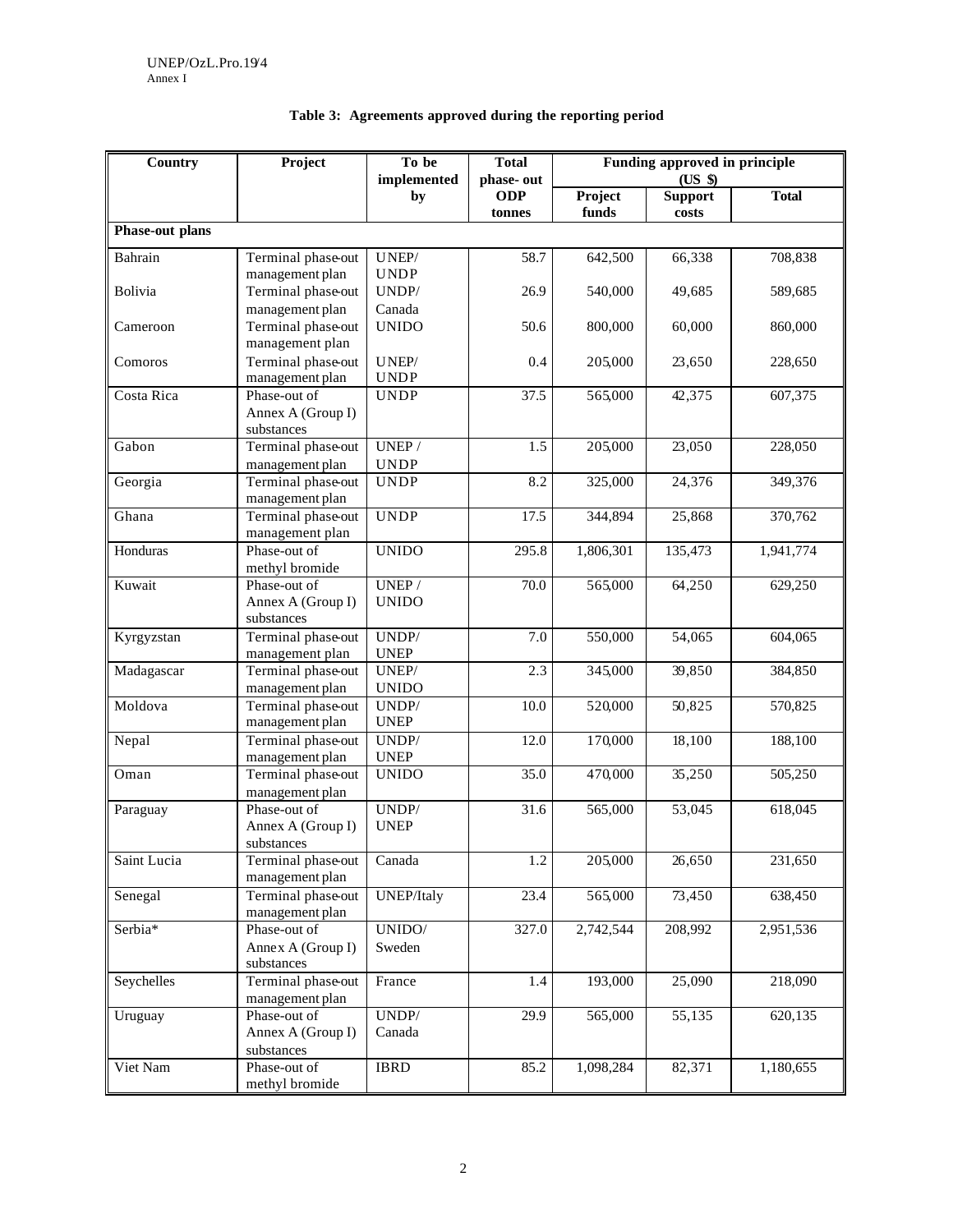| Country     | <b>Project</b>                                  | To be<br>implemented | <b>Total</b><br>phase-out |                         | Funding approved in principle<br>(US \$) |              |
|-------------|-------------------------------------------------|----------------------|---------------------------|-------------------------|------------------------------------------|--------------|
|             |                                                 | by                   | <b>ODP</b><br>tonnes      | <b>Project</b><br>funds | <b>Support</b><br>costs                  | <b>Total</b> |
| ll Zimbabwe | Phase-out of<br>Annex A (Group I)<br>substances | Germany              | 65.0                      | 565,000                 | 72.150                                   | 637,150      |

\* Revised agreement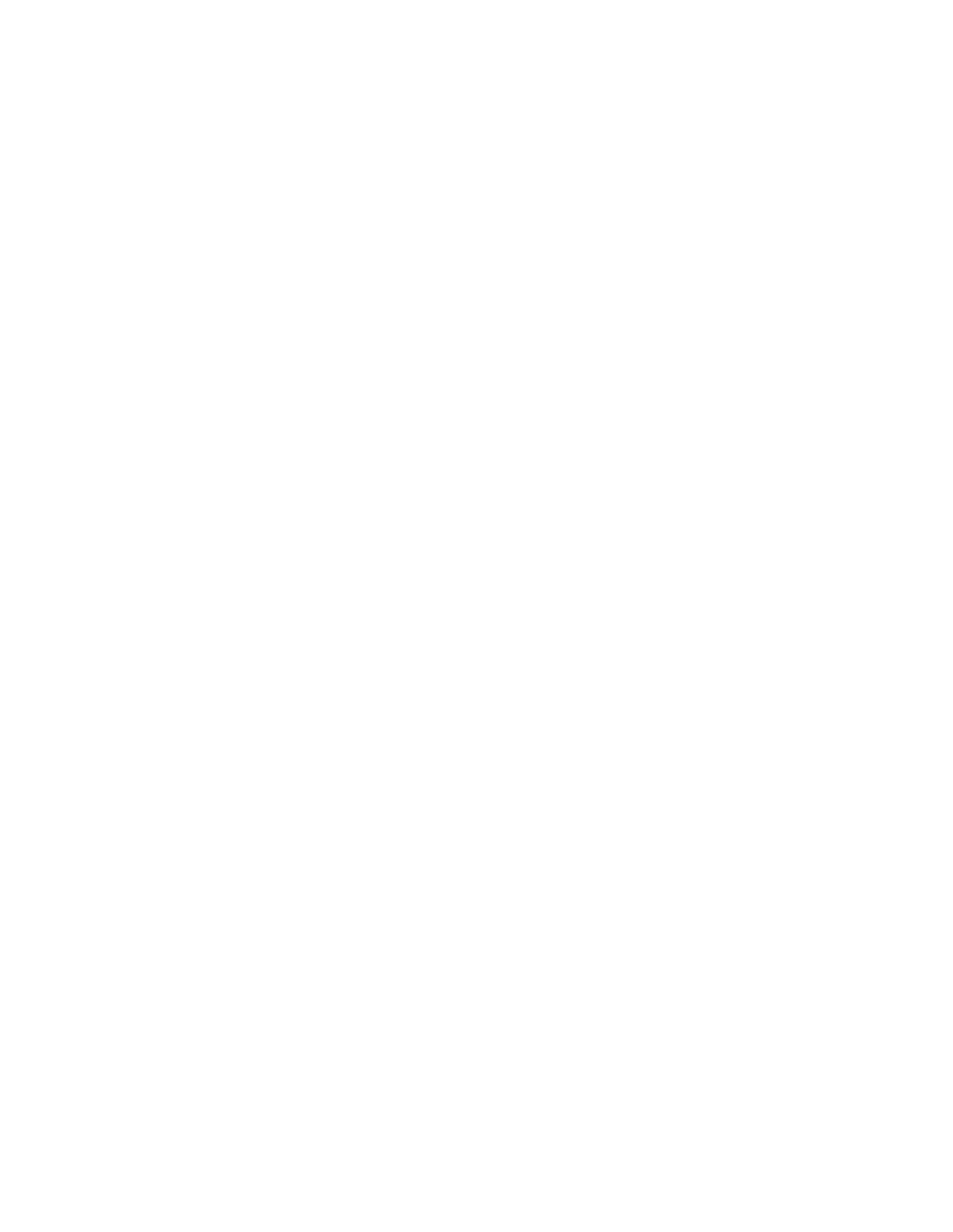## Annex II

## **ASSESSMENT REPORT ON THE RECOMMENDATIONS IN THE 2004 EVALUATION AND REVIEW OF THE FINANCIAL MECHANISM OF THE MONTREAL PROTOCOL**

## **A. INTRODUCTION**

1. This report is submitted by the Executive Committee pursuant to the following decision of the Meeting of the Parties:

> *(a) "To request the Executive Committee of the Multilateral Fund , within its mandate, to consider the report on the 2004 evaluation and review of the financial mechanism of the Montreal Protocol, with a view to adopting its recommendations, whenever possible, in the process of continuous improvement of the management of the Multilateral Fund, and having in mind the need to contribute to the assessment of the Technology and Economic Assessment Panel of the 2006-2008 replenishment of the Multilateral Fund;*

> *(b) To request the Executive Committee regularly to report back to and seek guidance from the Parties on the subject. To this effect, the Executive Committee shall submit a preliminary assessment to the Open-ended Working Group at its twenty-fifth meeting and include a component in its annual report to the Meeting of the Parties, on progress made and issues encountered in its consideration of the recommended actions contained in the executive summary of the evaluation report."*

#### **(Decision XVI/36)**

2. A first report on the recommendations from the 2004 evaluation and review of t he financial mechanism of the Montreal Protocol was prepared by the Secretariat for consideration by the Executive Committee at the 45th Meeting, as a follow-up to decision 44/60 (document Unep/Ozl.Pro/ExCcom/45/51). The report was noted and the Executive Committee decided to "forward its assessment report on the recommendations in the 2004 evaluation and review of the financial mechanism of the Montreal Protocol for consideration at the 25th Meeting of the Open-ended Working Group" (decision 45/59).

The assessment report (document UNEP/OzL.Pro.WG.1/25/INF/3), based on the deliberation at the 45th Meeting, grouped the 28 recommendations contained in the 2004 Evaluation and Review of the Financial Mechanism of the Montreal Protocol into 3 categories, as follows.

#### Category I:

*"11 general recommendations are related to ongoing activities of the Executive Committee, the Secretariat, the Implementing Agencies and the Treasurer and do not need any new action, but instead require regular follow-up at meetings of the Committee. The Executive Committee will report back to the Meeting of the Parties on these recommendations, as appropriate, in the context of its Annual Report".* These include: recommendations 2, 6, 7, 15, 16, 18, 21, 22, 24, 25 and 28.

#### Category II:

*"Ten general recommendations are related to ongoing activities of the Executive Committee, the Secretariat, the Implementing Agencies and the Treasurer but may require new actions in the short term. The Executive Committee will report back to the Meeting of the Parties on these recommendations, as appropriate, in the context of its Annual Report".* These include recommendations: 1, 3, 4, 9, 11, 12, 17, 20, 23 and 26.

#### Category III:

"*Seven general recommendations were considered not necessary to be implem ented. Six because future action would be redundant in the light of recent developments or existing practices. One because of the potential negative incentive. The Executive Committee considers that there is no need for further reporting on these recommendations".* These include recommendations 5, 8, 10, 13, 14, 19 and 27.

4. The following report therefore covers the recommendations falling under the first two categories where further work needed to be done and new information was available.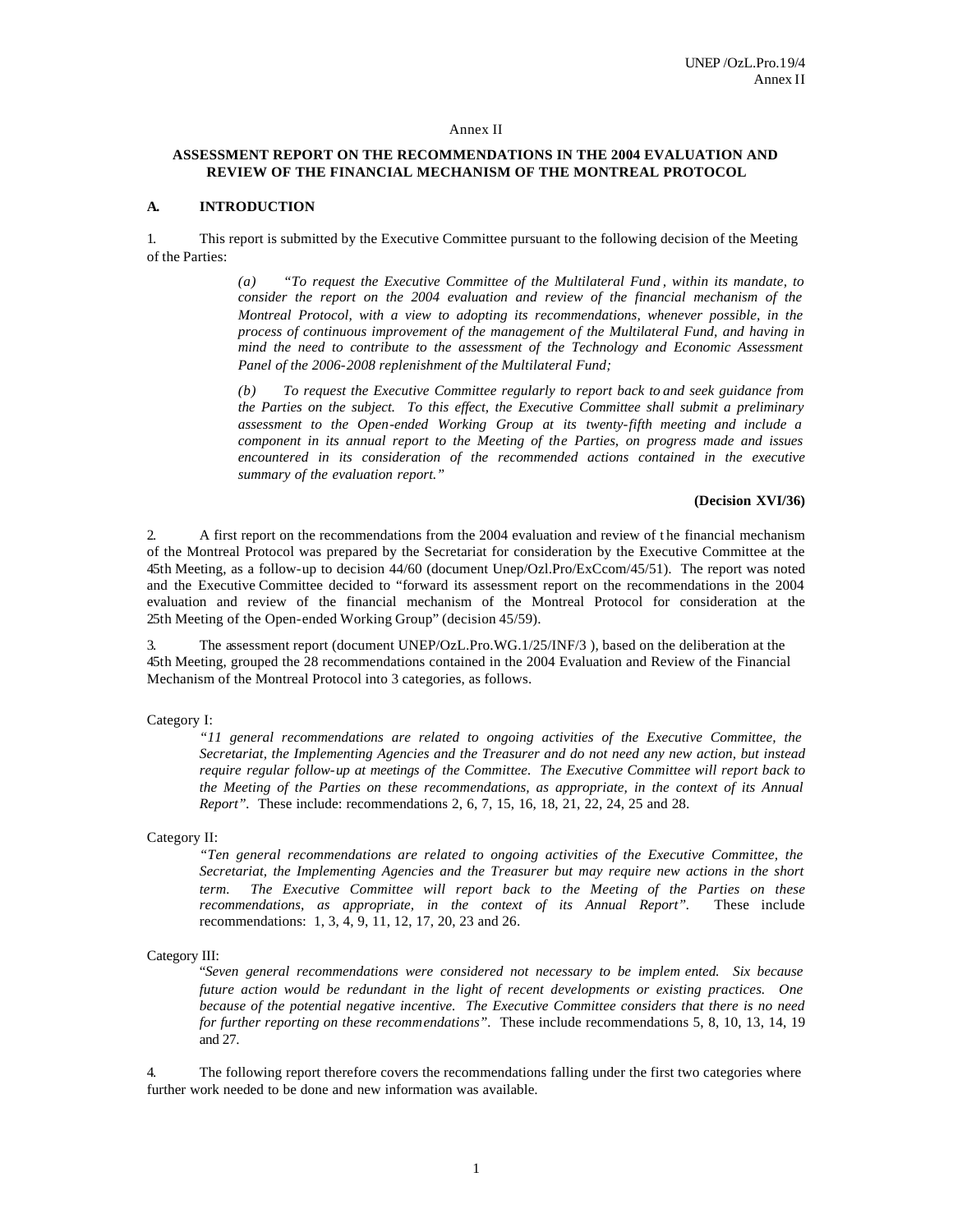## **B. RECOMMENDATIO NS UNDER THE FIRST CATEGORY**

## **GENERAL RECOMMENDATION 2: Continue to evaluate Executive Committee structure and consider reduction of annual meeting numbers.**

5. The 50th Meeting considered a report on the operation of the Executive Committee and decided to continue to meet three times a year. The Meeting requested the Chair of the Executive Committee to write to the Parties, through the Ozone Secretariat to ask that consideration be given at the Nineteenth Meeting of the Parties to the request of the Executive Committee to change the terms of reference of the Executive Committee to grant it the flexibility to modify the number of times it meets if necessary. The Executive Committee would revisit the issue at the 53rd Executive Committee Meeting in the light of the guidance given by the Nineteenth Meeting of the Parties.

#### **(Decision 50/41)**

#### **GENERAL RECOMMENDATION 15: Increase efforts to improve country-level data reporting.**

6. The 50th Meeting urged the Secretariat to provide a means of entering country programme data on its web site, together with an explanatory manual on how to complete the new country programme data format to improve consistency in reporting. These were implemented in time for the submission to be made by 1 May 2007.

#### **(Decision 50/4)**

7. The 51st Meeting was informed that a prototype system and a user manual had been developed.

8. The 52nd Meeting requested UNEP's Compliance Assistance Programme to allocate time during its regional network meetings for additional training on the web-based system for reporting progress on country programme implementation and to provide feedback on the experience gained by the initial users of the web -based system and reconfirmed existing Executive Committee guidelines regarding submission of country programme implement ation data by 1 May each year. The 52nd Meeting also noted that country programme implementation data had to be submitted in advance of the last meeting of the year and subsequent meetings as a precondition for the approval and release of funding for projects.

**(Decision 52/5)**

## **GENERAL RECOMMENDATION 16: Continue efforts to reduce/avoid project implementation delays.**

9. The 51st Meeting decided that letters of project cancellation sent to countries would also emphasize the importance of the project and make suggestions for more positive ways to achieve compliance. The Fund Secretariat also included in its report to the 52nd Meeting on projects with implementation delays, information on the procedures that were in place and the studies that had been undertaken in the past with respect to addressing projects with implementation delays.

10. The 50th, 51st and 52nd Meetings pursued efforts to resolve difficulties that caused implementation delays and took appropriate action.

### **(Decisions 50/10, 51/14 and 52/60)**

11. The Fund Secretariat also continues to report to the Executive Committee since the 48th Meeting, delays in the submission of annual tranches of multi-year agreements for the Committee's consideration.

**(Decisions 50/11, 51/15 and 52/16)**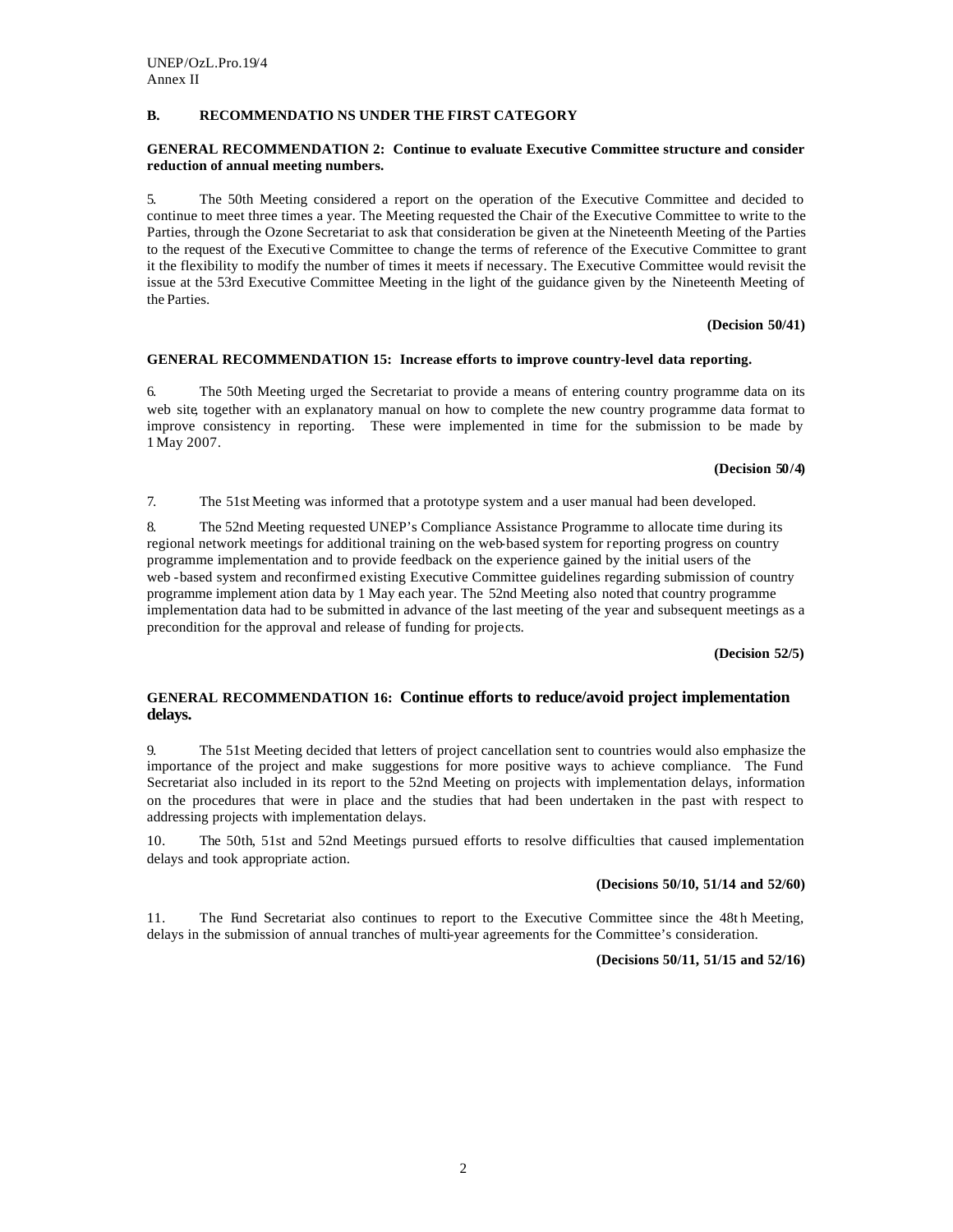## **GENERAL RECOMMENDATION 24: Take action to encourage timely payment by the donor countries.**

12. At both 50th and 51st Meetings, the Committee expressed concern at the late payment of pledges. At the 52nd Meeting, the Committee thanked those Parties that had already made their contributions for 2007, in light of the relatively high rate of payment recorded at the second Executive Committee Meeting of the year as compared with previous years.

## **(Decisions 50/1, 51/2 and 52/1)**

## **C. RECOMMENDATIONS UNDER THE SECOND CATEGORY**

## **GENERAL RECOMMENDATION 1: Make further structural changes to the Executive Committee, if necessary to specifically address compliance.**

13. As indicated under recommendation 2 above, the Executive Committee will revisit the issue at the 53rd Meeting in the light of the guidance given by the Nineteenth Meeting of the Parties.